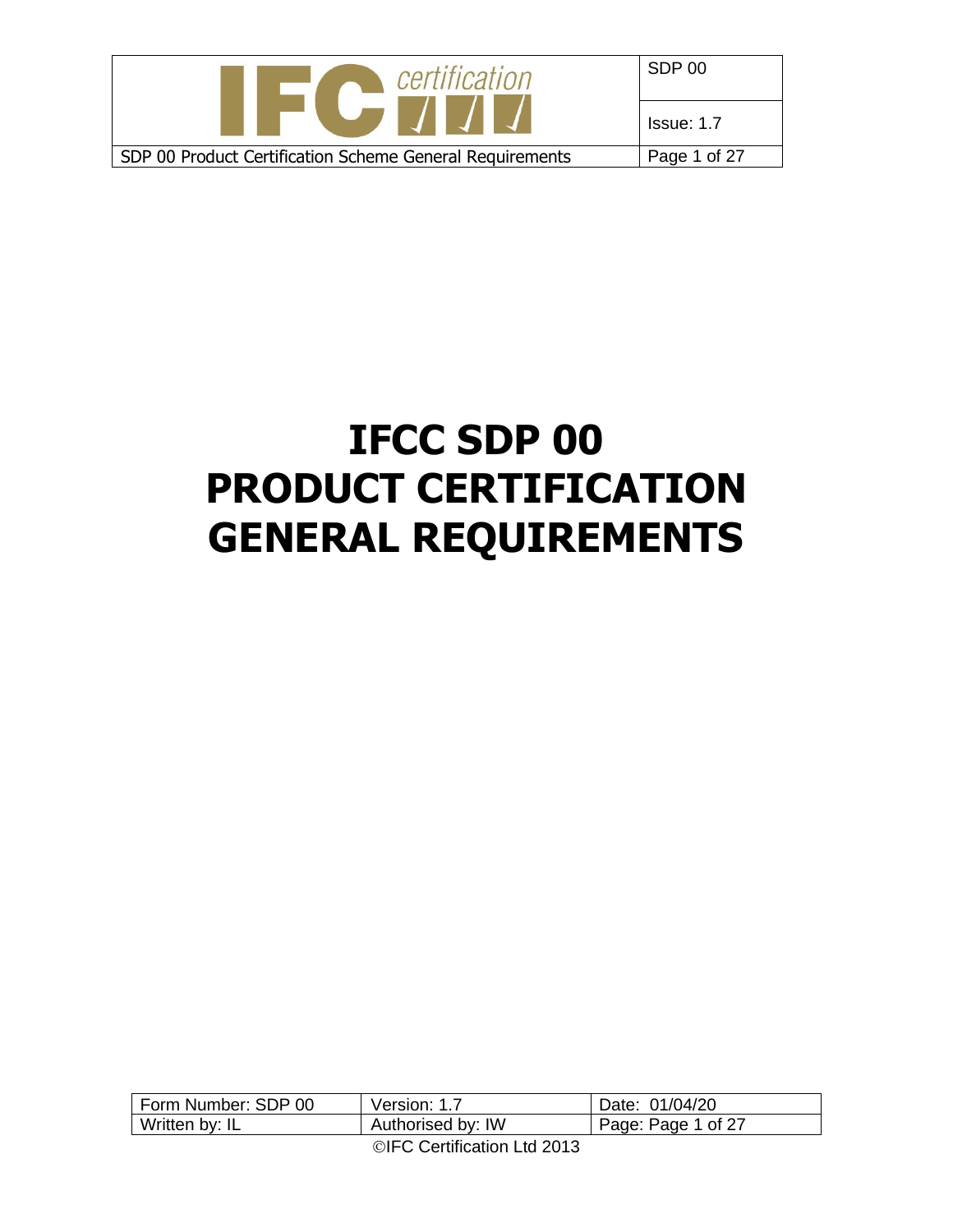| certification                                                        | SDP 00       |
|----------------------------------------------------------------------|--------------|
| <u> The Matter of the State of the State of the State of the Sta</u> | Issue: 1.7   |
| SDP 00 Product Certification Scheme General Requirements             | Page 2 of 27 |

## **Amendment Record**

| To ensure that each copy of the Scheme Requirements Document contains a complete record<br>of Amendments, this Amendment record is updated as issued with each set of revised/new                                     |          |                        |                |                  |                 |                |              |
|-----------------------------------------------------------------------------------------------------------------------------------------------------------------------------------------------------------------------|----------|------------------------|----------------|------------------|-----------------|----------------|--------------|
|                                                                                                                                                                                                                       |          | pages of the Document. |                |                  |                 |                |              |
| Amendment                                                                                                                                                                                                             |          |                        | <b>Discard</b> |                  |                 | Insert         |              |
| No. & Summary of Change                                                                                                                                                                                               | Date     | Section                | Page           | Issue<br>No.     | Section         | Page           | Issue<br>No. |
|                                                                                                                                                                                                                       |          |                        |                |                  |                 |                |              |
| 2. References to test laboratory<br>qualification incorporated into<br>section 2.6.<br>References to acceptability of<br>test evidence (related to test<br>lab. qualification)<br>incorporated into section<br>3.1.1. | 26.07.13 | 2.6,<br>3.1.1          | 7,8            | 1.1              | 2.6,<br>3.1.1   | 7,8            | 1.2          |
| 3. Reference to ISO/IEC<br>17065:2012 standard<br>incorporated into section 1.1.<br>Reference to "Notified Lab."<br>under the CPR incorporated<br>into section 3.1.1.2 (b)                                            | 04.10.13 | 1.1,<br>3.1.1.2        | 4, 9           | 1.2              | 1.1,<br>3.1.1.2 | 4, 9           | 1.3          |
| additional<br>Reference to<br>4.<br>requirements<br>by<br>some<br>jurisdictions                                                                                                                                       | 24.03.14 | 3.1.1                  | $\overline{7}$ | $\overline{1.3}$ | 3.1.1           | $\overline{7}$ | 1.4          |
| 5. Reference to latest UKAS logo<br>document updated,<br>'ref URN 98/887' removed                                                                                                                                     | 29.10.19 | A 1.9                  | 26             | 1.5              | A 1.9           | 26             | 1.6          |
| 6. Reference to OP13 Remote<br>Desktop<br>Product<br>Certification Annual Office<br>Audit Procedure                                                                                                                   | 01.04.20 | 4.1.2                  | 13             | 1.6              | 4.1.2           | 13             | 1.7          |
|                                                                                                                                                                                                                       |          |                        |                |                  |                 |                |              |
|                                                                                                                                                                                                                       |          |                        |                |                  |                 |                |              |
|                                                                                                                                                                                                                       |          |                        |                |                  |                 |                |              |
|                                                                                                                                                                                                                       |          |                        |                |                  |                 |                |              |

| Form Number: SDP 00         | Version: 1.7      | Date: 01/04/20     |
|-----------------------------|-------------------|--------------------|
| Written by: IL              | Authorised by: IW | Page: Page 2 of 27 |
| ©IFC Certification Ltd 2013 |                   |                    |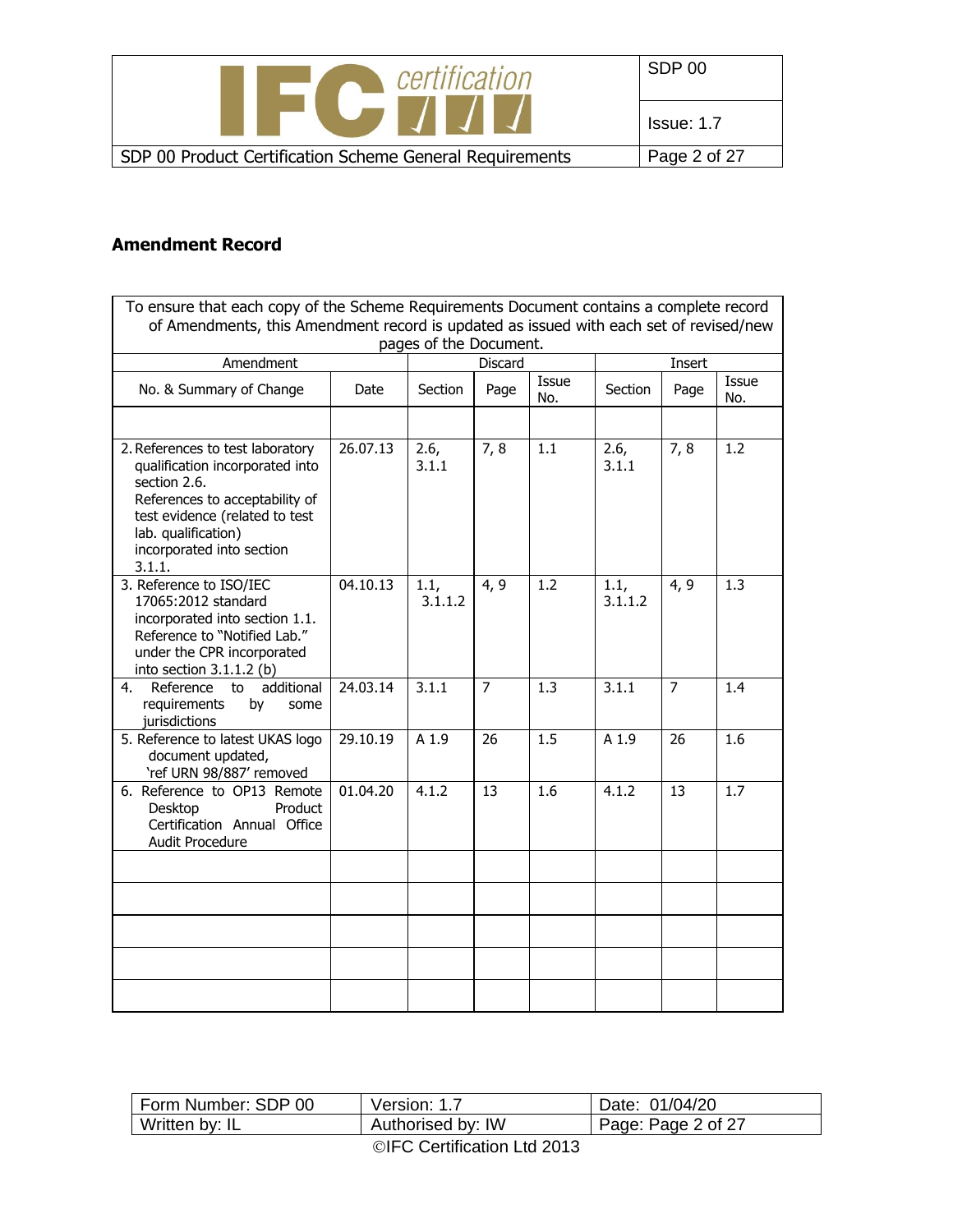| certification                                                | SDP 00       |
|--------------------------------------------------------------|--------------|
|                                                              | Issue: 1.7   |
| SDP 00 Product Certification Scheme General Requirements     | Page 3 of 27 |
| <b>Contents</b>                                              | Page No.     |
| 1. INTRODUCTION                                              | 4            |
| 2. DEFINITIONS                                               | 6            |
| 3. REQUIREMENTS                                              |              |
| <b>Technical Requirements</b><br>3.1                         | 7            |
| <b>Initial FPC Audit Requirements</b><br>3.2                 | 10           |
| 4. ONGOING FPC SURVEILLANCE AND ONGOING PRODUCT VERIFICATION |              |
| <b>Annual FPC Surveillance Visits</b><br>4.1                 | 13           |
| 4.2<br><b>On-going Product Verification Inspections</b>      | 13           |
| <b>5. NON-COMPLIANCES</b>                                    | 14           |
| <b>6. CONDITIONS OF ACCEPTANCE</b>                           |              |
| 6.1<br><b>Initial Acceptance</b>                             | 14           |
| 6.2<br><b>Change of Company Details</b>                      | 15           |
| 7. BENEFITS OF THE IFC CERTIFICATION SCHEME                  | 16           |
| <b>8. APPLICATION PROCESS</b>                                | 16           |
| 9. SCHEME FEES                                               | 17           |
| <b>10. SCHEME REGULATIONS</b>                                | 17           |
| <b>APPENDIX 1. Use of the IFC Certification Mark</b>         | 25           |

| Form Number: SDP 00 | Version: 1.7                          | Date: 01/04/20             |
|---------------------|---------------------------------------|----------------------------|
| Written by: IL      | Authorised by: IW                     | $\vert$ Page: Page 3 of 27 |
|                     | $\bigcirc$ IEO Cartification Ltd 0010 |                            |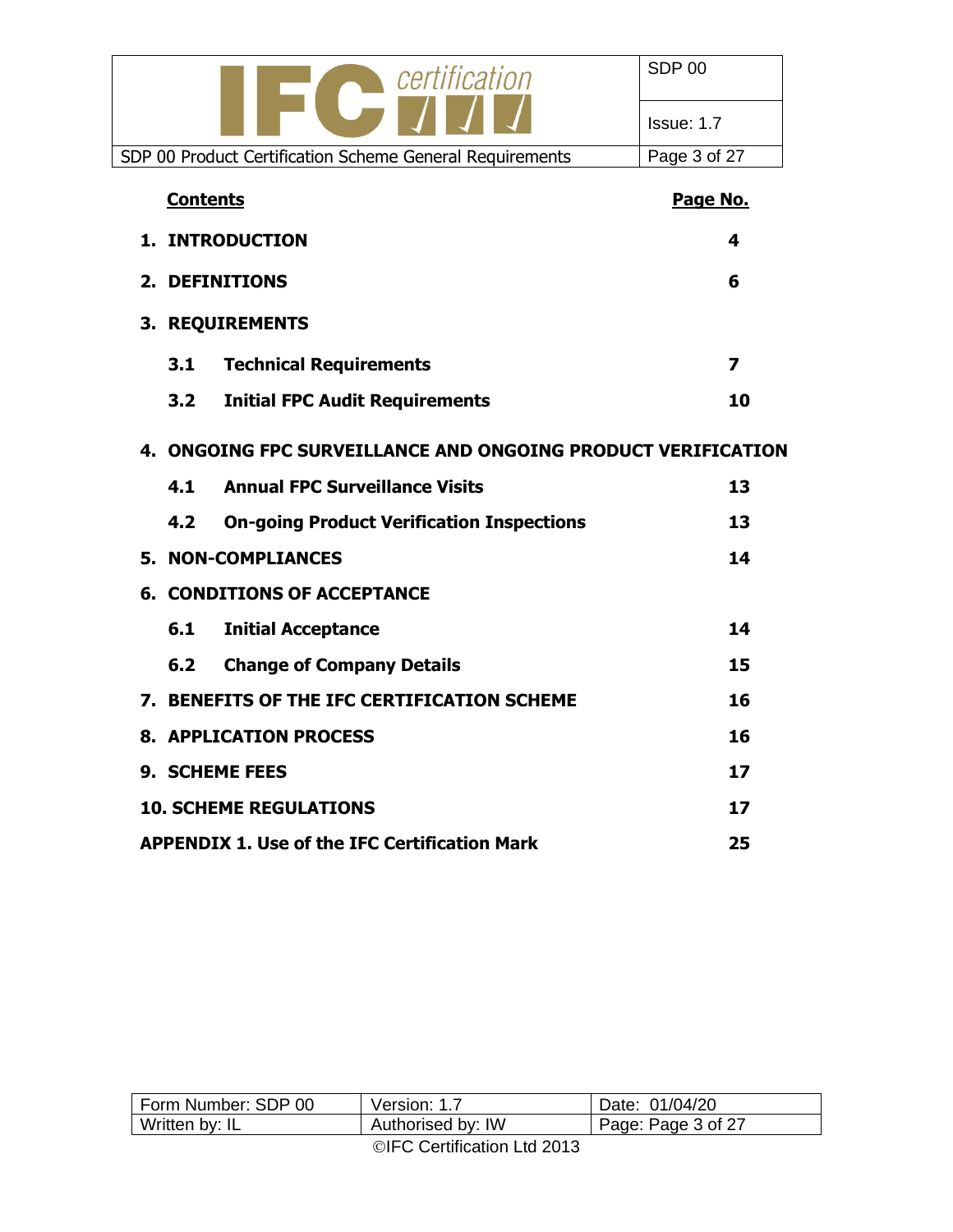| certification                                            | SDP 00       |
|----------------------------------------------------------|--------------|
| <b>PERSONAL PROPERTY</b>                                 | Issue: 1.7   |
| SDP 00 Product Certification Scheme General Requirements | Page 4 of 27 |

#### **1. INTRODUCTION**

- 1.1 The IFCC (IFC Certification), Product Certification Scheme is a voluntary scheme intended for the independent third party certification of fire protection products, materials and systems and should not be confused with assessment of products by IFCC as a Notified Certification Body for the purpose of CE Marking in line with the Construction Products Regulation. The scheme is operated by IFCC in accordance with the requirements of BS EN ISO/IEC 17065:2012 "Conformity Assessment – Requirements for bodies certifying products, processes and services".
- 1.2 The scheme covers a variety of fire protection products, materials and systems, each with its own specific requirements to be satisfied in order to demonstrate the performance of the product, material, and system in respect of its fire performance. The technical requirements set out as criteria to be satisfied in order to demonstrate this performance shall be detailed in separate product family specific "scheme documents" which should be read in conjunction with this document.
- 1.3 The intention of this document is to set out general requirements which apply to all IFCC Product Certification but not those performance criteria to be satisfied in order to gain specific product certification.
- 1.4 In order for an applicant to achieve third party certification the requirements herein and those technical requirements set out in the applicable product family specific "scheme documents" must all be satisfied.
- 1.5 The scheme is open to all bona fide companies involved in the manufacture / fabrication / production of fire protection products, materials, systems to apply for certification.
- 1.6 Companies previously holding IFC Certification which was subsequently terminated by IFC Certification because of non-compliance with certification scheme requirements or nonpayment of fees may have their application rejected.
- 1.7 Any company which is owned / operated by individuals who held director / partner status within a company previously holding IFC Certification which was subsequently terminated by IFC Certification became of non-compliance with certification scheme requirements or non-payment of fees may have their application rejected.
- 1.8 Features of the Scheme

The scheme provides independent third party certification of fire protection products, materials and systems in order to give confidence to purchasers, specifiers, building owners and operators, enforcers and regulatory authorities in the performance of the

| Form Number: SDP 00 | Version: 1.7                       | Date: 01/04/20     |
|---------------------|------------------------------------|--------------------|
| Written by: IL      | Authorised by: IW                  | Page: Page 4 of 27 |
|                     | __________________________________ |                    |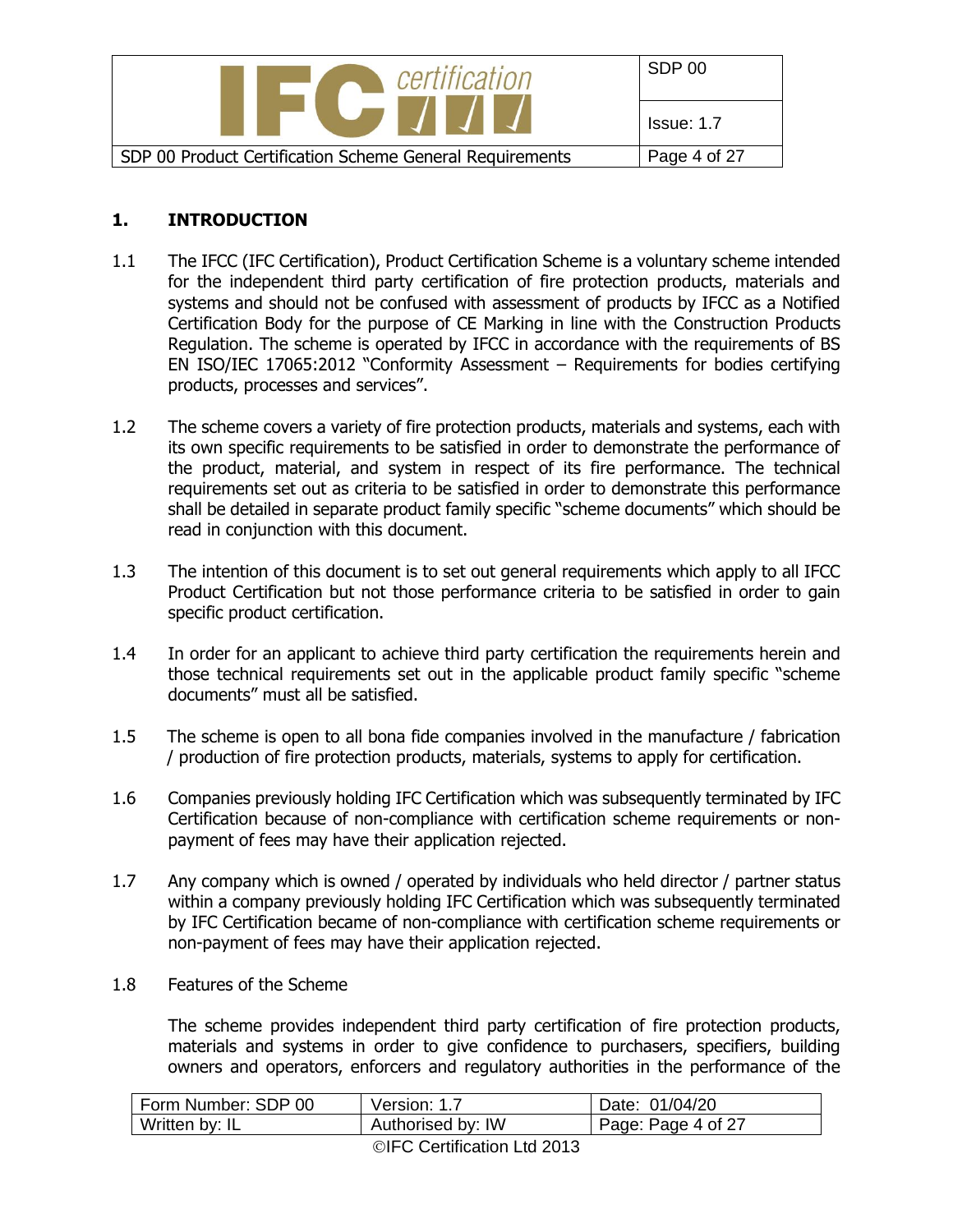| certification<br><b>THE REAL</b>                         | SDP 00            |
|----------------------------------------------------------|-------------------|
|                                                          | <b>Issue: 1.7</b> |
| SDP 00 Product Certification Scheme General Requirements | Page 5 of 27      |

products against set criteria and conformity of manufacture in order to continue to satisfy such performance criteria.

The following are the general features of the IFCC SDP ## Product Certification Scheme;

- 1.8.1 The specific product (product range), material, system fire performance shall be evaluated against set test criteria as described by BS, EN, ASTM, UL, FM, ISO or other applicable National or industry standards as applicable to the intended use of the product, material, system as detailed in the applicable IFCC Product Certification Scheme Document (SDP ##).
- 1.8.2 The performance of other non-fire characteristics, such as durability, of the specific product (product range), material, system shall be evaluated against set test criteria as described in BS, EN, ASTM, UL, FM, ISO standards as detailed in the applicable IFCC Product Certification Scheme Document (SDP ##).
- 1.8.3 The scheme shall identify any extended application criteria to be applied to the certificated product (product range) as a result of the technical assessment conducted by IFCC on the test evidence produced as a result of independent fire performance and (where applicable) other performance testing conducted. Such extended application criteria shall be clearly identified in the applicable IFCC Product Certification Scheme Document (SDP ##).
- 1.8.4 All IFCC Product Certification requires that the manufacturing / fabrication facilities (factory) where the product (product range), material, system is produced shall be subject to a Factory Production Control audit as part of the certification process. This process shall be carried out as an initial FPC audit and also on-going on an annual FPC Surveillance Visit. It may be necessary for the FPC of more than one facility to be audited if for example a critical component is manufactured elsewhere. If the applicant is already certificated by another submit annual reports

IFCC Product Certification does not require applicants to have ISO 9001 Quality Management System Certification as a mandatory requirement but all applicants must have factory production control processes implemented within all manufacturing facilities where the products for which certification is sought are produced (whether in the applicant's own facilities or any sub-contracted manufacturer factories).

1.8.5 Certificated products, materials, systems shall be subject to "on-going product verification" at a specific frequency as detailed in the applicable IFCC Product Certification Scheme Document (SDP  $##$ ). This verification may take the form of checking the manufactured product against the product specification / production drawings (where appropriate) or by fire performance testing; the specific method

| Form Number: SDP 00 | Version: 1.7      | Date: 01/04/20     |
|---------------------|-------------------|--------------------|
| Written by: IL      | Authorised by: IW | Page: Page 5 of 27 |
|                     |                   |                    |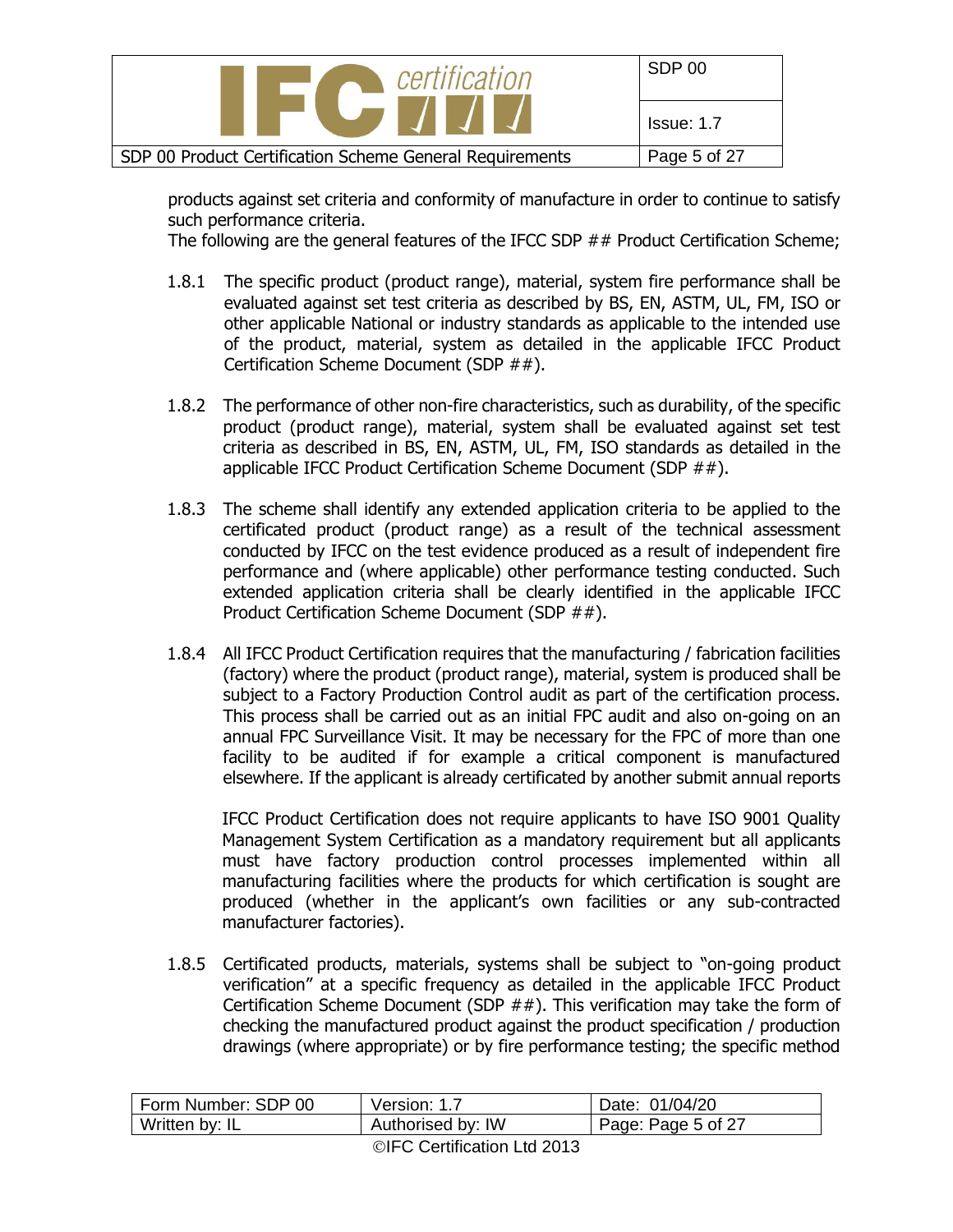

of verification shall be identified in the scheme document applicable to the product type.

- 1.8.6 All IFCC Product Certification shall normally be reissued on a 5 year frequency subject to satisfactory on-going maintenance of certification requirements as detailed in this document and the applicable IFCC Product Certification Scheme Document (SDP  $##$ ). In some geographical areas IFCC reserves the right to reduce the period of certification granted to 1 year to prevent issues with ongoing payments.
- 1.9 Companies whose products become certificated under the requirements of the IFCC Product Certification Scheme **shall not make any claims related to being certificated for the installation, commissioning or servicing of such products as this scheme does not incorporate installation and / or commissioning (this is covered by separate IFCC schemes)**.

#### **2. DEFINITIONS**

- **2.1 <b>IFCC Product Certification Scheme** voluntary third party certification scheme operated by IFC Certification for the independent certification of fire protection products, materials and systems as described by this document and in "product type" specific Scheme Documents (e.g. Timber Door Scheme, Penetration Seal Scheme, etc.).
- **2.2 Certification**  approval, registration or licensing of services.
- **2.3 Company** the organisation, company, partnership, sole trader, etc. applying for approval or certification within the IFC Certification scheme, for their product, material, system which they are responsible for the design / formulation specification, production, sale and technical support of. The Company are also expected to own the intellectual rights to the product, material, system and any test evidence confirming its fire performance. The Company may also be the manufacturer of the product or they may sub-contract the manufacture to others under cover of a contractual agreement.
- **2.4 Manufacturer / Fabricator** the organisation, company, partnership, sole trader, etc. who is responsible for the actual manufacture or fabrication (from raw materials / components) the product for which application for certification is made. The manufacturer may be a sub-contractor appointed by the Company (owner of the product) to manufacture the product, material, system under a contractual agreement.
- **2.5 Fire Performance Test Evidence –** test reports produced of independent fire tests conducted at an accredited laboratory to establish the fire performance of a product, material, system for which certification is sought.

| Form Number: SDP 00 | Version: 1.7      | Date: 01/04/20     |
|---------------------|-------------------|--------------------|
| Written by: IL      | Authorised by: IW | Page: Page 6 of 27 |
|                     |                   |                    |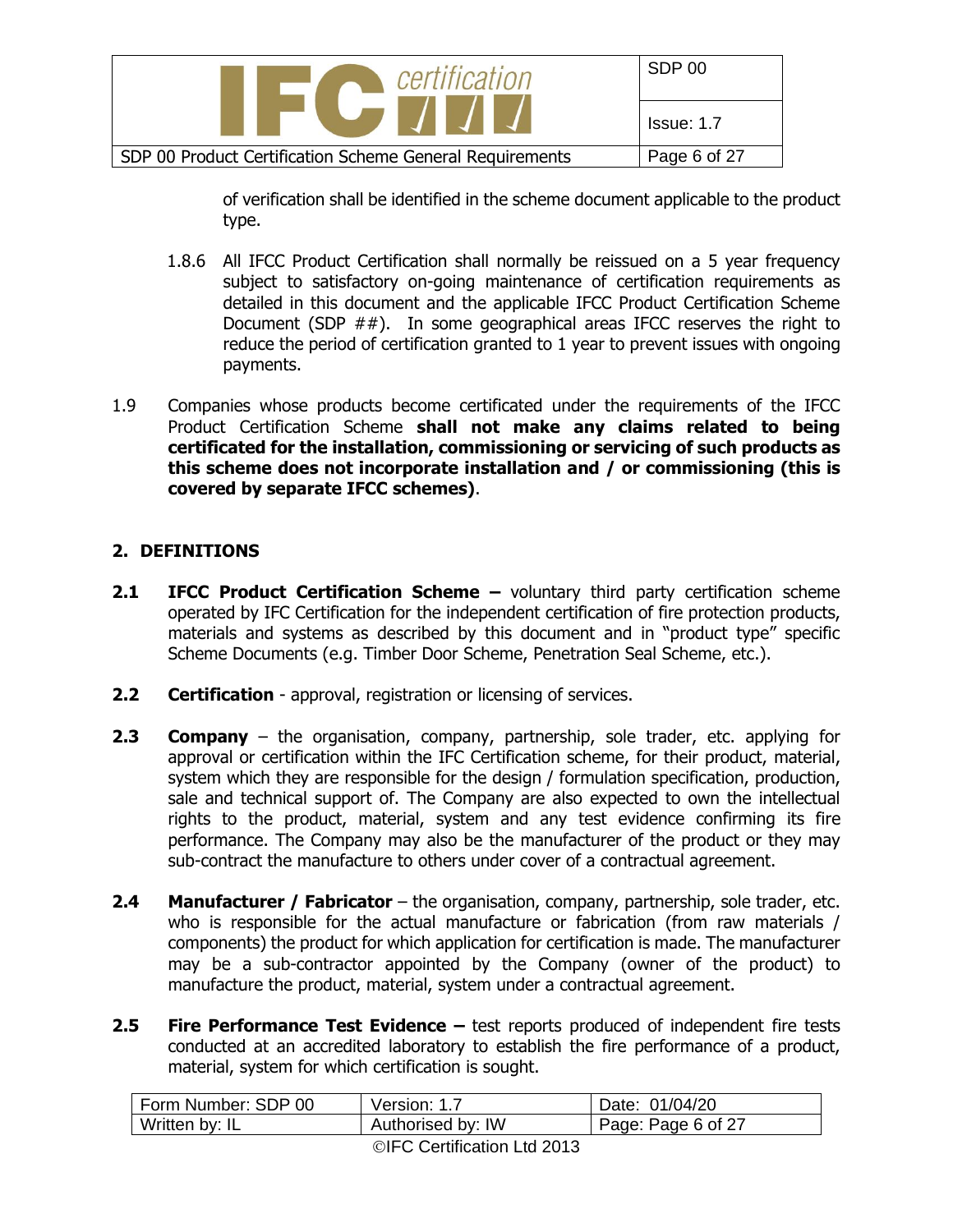| certification                                            | SDP 00       |
|----------------------------------------------------------|--------------|
|                                                          | Issue: 1.7   |
| SDP 00 Product Certification Scheme General Requirements | Page 7 of 27 |

- **2.6 IFCC Approved Test Laboratory –** a laboratory approved by IFCC as acceptable to provide test evidence in support of IFCC Product Certification. IFCC only accept test evidence from laboratories who hold appropriate ISO 17025 Accreditation issued by UKAS (or local equivalent who is a signatory to IAF Guidelines) and the accreditation scope includes the test procedures for which test reports are issued.
- **2.7 Pre-Production "Prototypes"** a product offered for certification by a company which has not been manufactured using the same "production methods" by which the product will be made once put into full scale production, a sample of a product intended for mass production. An example of such a prototype would be a product comprised of components produced by machining such from solid material where the "production version" will utilise cast components for which tooling shall be required for their production.
- **2.8 Assessment** the evaluation of performance of a product, material, system against the requirements of this document and the applicable "product type" specific Scheme Document (e.g. Timber Door Scheme, Penetration Seal Scheme, etc.). This term is also used to describe the evaluation of the effectiveness of a company / manufacturer factory production control system.
- **2.9 Factory Production Control Audit**  an audit conducted to establish that adequate control is applied to manufacturing processes of the product(s) subject of the certification application in order to maintain conformity of manufacture / fabrication / assembly (as applicable) and traceability.

## **3 REQUIREMENTS**

## **3.1 Technical**

#### 3.1.1 Fire Performance Testing Requirements

All independent third party fire performance testing requirements shall be detailed in the applicable product type specific IFCC Product Certification Scheme Document (SDP ##). This document (SDP 00) must be read in conjunction with the applicable product type specific scheme document. Notwithstanding the requirements below some jurisdictions may specify additional requirements for test laboratories. For example certification for use in UAE shall only utilise test evidence generated at laboratories approved by the Federal Civil Defence authority.

| Form Number: SDP 00 | Version: 1.7                                                                                                                                                                                                                                                                                                                                                                                                            | Date: 01/04/20     |
|---------------------|-------------------------------------------------------------------------------------------------------------------------------------------------------------------------------------------------------------------------------------------------------------------------------------------------------------------------------------------------------------------------------------------------------------------------|--------------------|
| Written by: IL      | Authorised by: IW                                                                                                                                                                                                                                                                                                                                                                                                       | Page: Page 7 of 27 |
|                     | $\mathbf{a} \mathbf{b} = \mathbf{a} \mathbf{b} \mathbf{a} \mathbf{b} \mathbf{b} \mathbf{c} \mathbf{c} \mathbf{c} \mathbf{c} \mathbf{c} \mathbf{c} \mathbf{c} \mathbf{c} \mathbf{c} \mathbf{c} \mathbf{c} \mathbf{c} \mathbf{c} \mathbf{c} \mathbf{c} \mathbf{c} \mathbf{c} \mathbf{c} \mathbf{c} \mathbf{c} \mathbf{c} \mathbf{c} \mathbf{c} \mathbf{c} \mathbf{c} \mathbf{c} \mathbf{c} \mathbf{c} \mathbf{c} \mathbf$ |                    |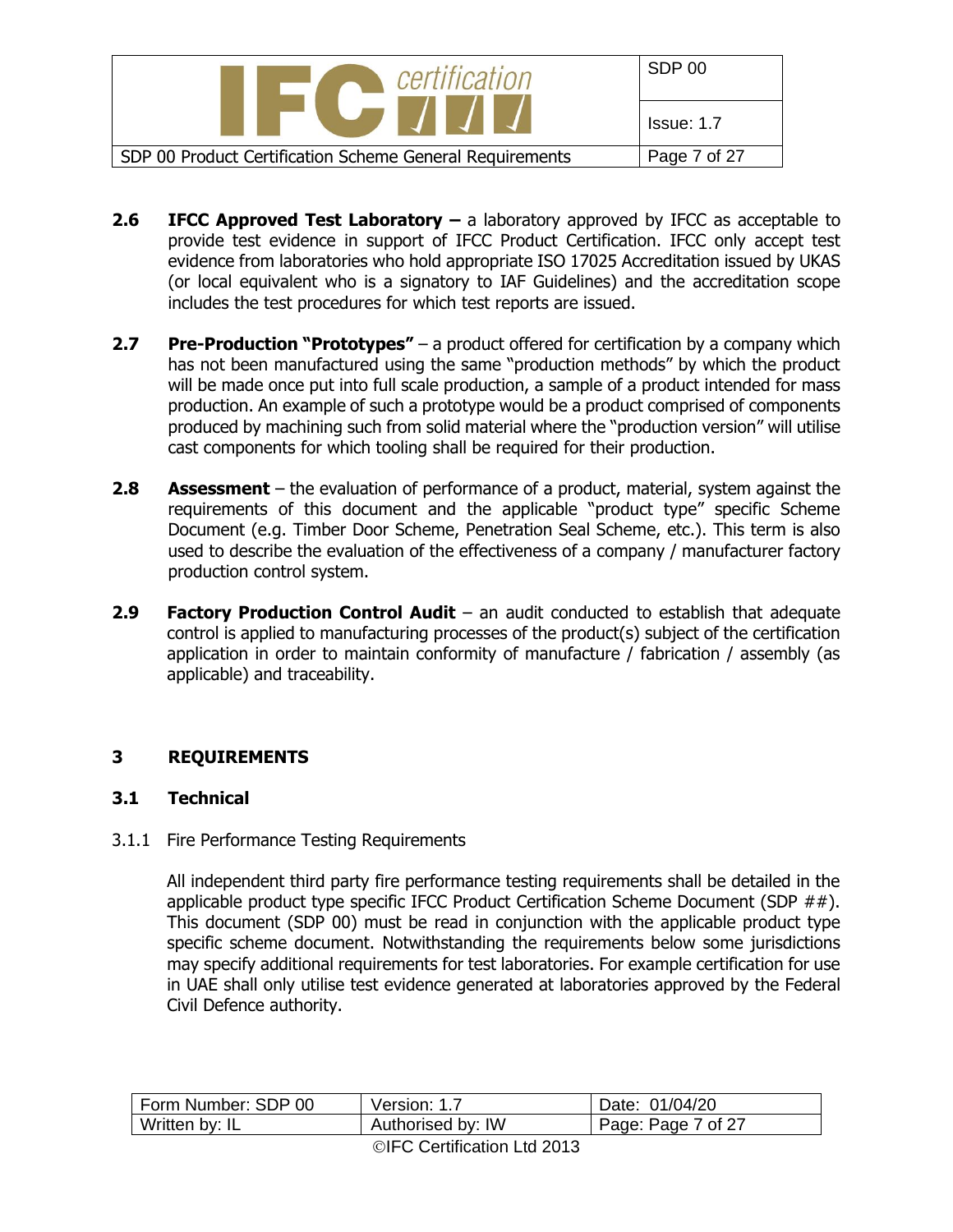

3.1.1.1Primary Fire Test Evidence Acceptable to IFCC

Primary fire test evidence in support of IFCC Product Certification must originate from one of the following sources;

- a) a UKAS accredited laboratory, whose scope of accreditation encompasses the particular test standard / procedures required to demonstrate the fire performance identified in the relevant specific IFCC Product Certification Scheme Document (SDP ##).
- b) a non-UKAS accredited laboratory which holds national approval / accreditation granted by the country in which it is based and the scope of the laboratory's approval encompasses the particular test standard / procedures required to demonstrate the fire performance identified in the relevant specific IFCC Product Certification Scheme Document (SDP##). IFCC reserves the right to invoke the requirement for the test(s) to be witnessed by a representative of IFCC, (this witness procedure may be undertaken in person or remotely).
	- c) in the UAE only, IFCC shall accept fire test evidence generated by fire test laboratories who comply with requirements identified in categories a) or b) above but the laboratory shall in addition be approved by the UAE Federal Civil Defence (who publish a list of such approved test laboratories). IFCC reserves the right to invoke the requirement for the test(s) to be witnessed by a representative of IFCC, (this witness procedure may be undertaken in person or remotely).
- 3.1.1.2 Secondary Fire Test Evidence Acceptable to IFCC

Secondary fire test evidence (such as testing to extend the scope of an existing IFCC Certificated product range / audit testing in line with IFCC SDP  $##$  scheme requirements / re-certification testing in line with IFCC SDP ## scheme requirements) in support of IFCC Product Certification must originate from one of the sources acceptable to IFCC as described in section 3.1.1.1 above. Alternatively acceptable secondary test evidence may include;

- a) reduced scale tests (also referred to as "indicative" or "ad-hoc" tests performed at / by a UKAS accredited laboratory as identified in section 3.1.1.1 a).
- b) full scale or reduced scale tests performed at a laboratory facility Notified under the Construction Products Regulation (EU Regulation 305/2011) or a "non UKAS accredited laboratory facility" (such as an "in-house" research facility operated by a product manufacturer), subject the test equipment and procedures being reviewed by an IFCC representative **prior to** any such test being undertaken. Under such circumstances IFCC shall reserve the right for a representative of IFCC to verify the construction of the test specimen prior to commencement of the test,

| Form Number: SDP 00 | Version: 1.7      | Date: 01/04/20     |
|---------------------|-------------------|--------------------|
| Written by: IL      | Authorised by: IW | Page: Page 8 of 27 |
|                     |                   |                    |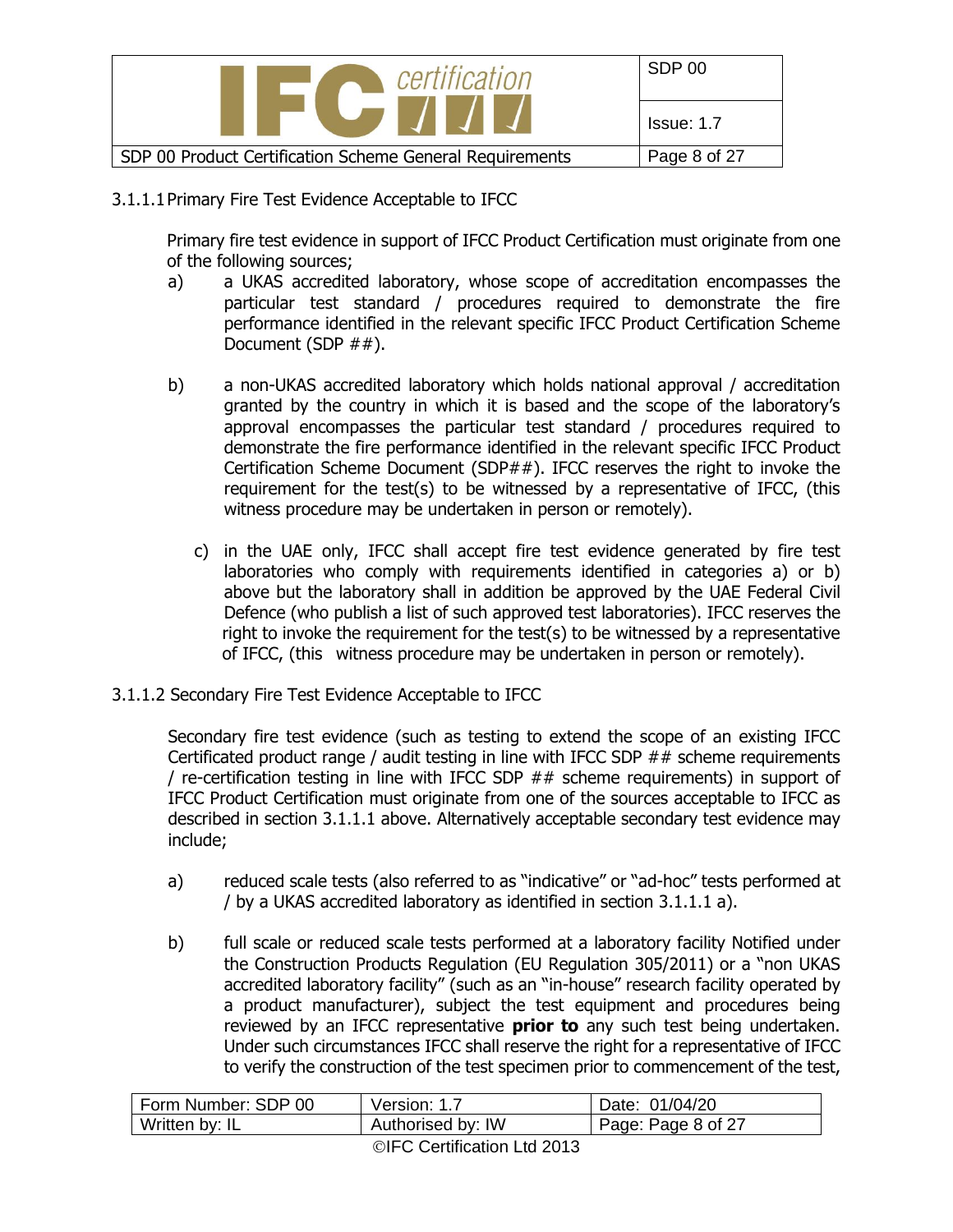| certification                                            | SDP 00            |
|----------------------------------------------------------|-------------------|
|                                                          | <b>Issue: 1.7</b> |
| SDP 00 Product Certification Scheme General Requirements | Page 9 of 27      |

verify the test procedures and witness the actual fire test. Any resulting test reports shall be subject to verification and scrutiny by IFCC to ensure compliance with the test witnessed.

#### 3.1.2 Durability and other Performance Testing Requirements (where applicable)

Where independent third party durability performance is a technical requirement for achievement of IFCC Product Certification, this will be detailed in the applicable product type specific IFCC Product Certification Scheme Document (SDP ##) or reference appropriate documents e.g. EN EXAP standards. This document (SDP 00) must be read in conjunction with the applicable product type specific scheme document.

#### 3.1.3 Extended Application Criteria

All extended application criteria applicable to the specific product type for which certification is sought shall be detailed in the applicable product type specific IFCC Product Certification Scheme Document (SDP ##). This document (SDP 00) must be read in conjunction with the applicable product type specific scheme document.

- 3.1.4 The applicant company shall satisfy the stated technical requirements as detailed in the applicable product type specific document (SDP  $#$  $#$ ) as well as those set out in this document in order to achieve IFCC Product Certification.
- 3.1.5 Testing of Prototypes

It is recognised by IFCC that in certain product areas (e.g. fire door hardware) tooling needed to produce the end product in production volumes can be expensive and companies will not wish to allocate such costs until a design is proven by testing of prototypes. IFCC also recognise however that due to industry expectations the company may wish to launch a new product with third party certification.

- 3.1.5.1 IFCC may accept independent third party test evidence gained as a result of preproduction sample prototype testing dependent upon a technical comparison assessment of the prototype with the intended tooling produced production item (e.g. both produced from the same materials, dimensions being identical, any operating mechanisms replicated, etc..).
- 3.1.5.2 IFCC may award certification to a company for a product on the basis of prototype test evidence however the company shall be required to repeat the particular tests undertaken with prototypes with production items and to obtain satisfactory test results within 3 months of the certification being awarded. Failure to retest production

| Form Number: SDP 00 | Version: 1.7      | Date: 01/04/20     |
|---------------------|-------------------|--------------------|
| Written by: IL      | Authorised by: IW | Page: Page 9 of 27 |
|                     |                   |                    |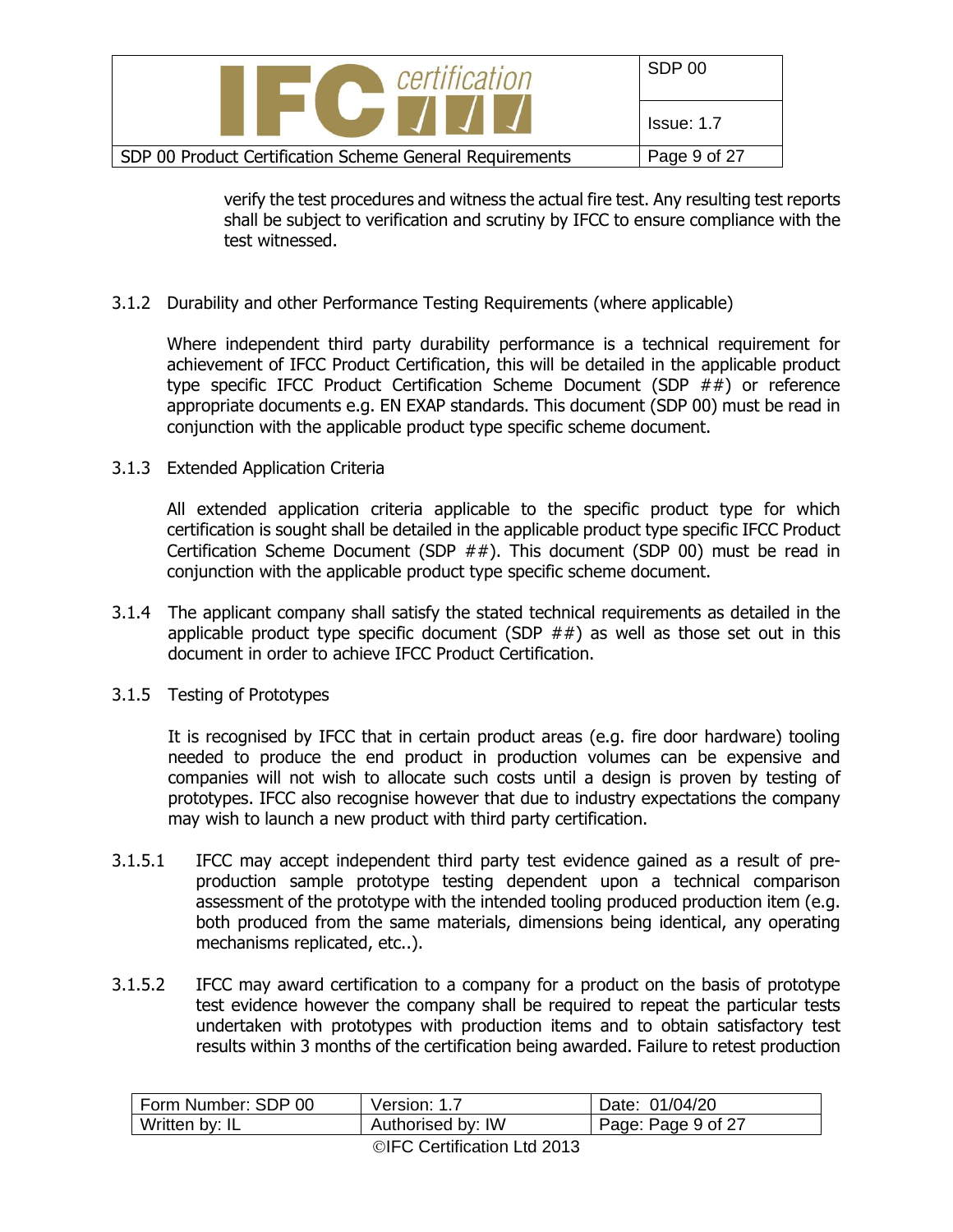| certification                                            | SDP 00        |
|----------------------------------------------------------|---------------|
| $\blacksquare$                                           | Issue: 1.7    |
| SDP 00 Product Certification Scheme General Requirements | Page 10 of 27 |

items within 3 months of certification being awarded will result in the certification being terminated.

- 3.1.5.3 If the retest results in failure, the certification will be suspended until a satisfactory test result is achieved with a production item.
- 3.1.5.4 In all such testing activities identified in section 3.1.5.1 to 3.1.5.3 inclusive above, the prototypes and production items shall be independently verified by IFCC as detailed in section 3.1.6 below.
- 3.1.6 Product Sampling
- 3.1.6.1 All product samples used for independent third party testing in support of product certification shall be independently sampled by an IFCC representative or a representative of an organisation appointed by IFCC for the task. Typically products shall be sampled by IFCC during an FPC audit of the production facility where the products are made although specific visits may be required to sample product between FPC visits depending upon testing timescales. It may be necessary for the IFCC auditor to witness the manufacture / fabrication / assembly of the sample product, in which case this will be discussed before arrangements are made for the product to be sampled so that the production can be carried out during the auditor's visit.
- 3.1.6.2 Records shall be maintained by IFCC of the sampling process which will confirm the item(s) sampled and shall contain details of the date of sampling / batch traceability from which they were sampled / the auditor's markings applied to the sample(s).
- 3.1.6.3 A management representative from the applicant / certificated company shall countersign the records of sampling to verify the sampling process.
- 3.1.6.4 IFCC shall maintain records of sampling in the applicable product certification job file for confirmation purposes.
- 3.1.6.5 Where it is not possible to verify that sampling of the tested product(s) has taken place i.e. historic test data the Director of Certification will decide if the test evidence can be used, the reasons for this decision will be recorded.

#### **3.2 Initial Factory Production Control Audit**

In addition to the various testing and technical assessment activities involved in the process of product certification, the location(s) where the applicant's product, material,

| Form Number: SDP 00 | Version: 1.7                                                                                                                                                                                                                                                                                                                                                                                                            | Date: 01/04/20              |
|---------------------|-------------------------------------------------------------------------------------------------------------------------------------------------------------------------------------------------------------------------------------------------------------------------------------------------------------------------------------------------------------------------------------------------------------------------|-----------------------------|
| Written by: IL      | Authorised by: IW                                                                                                                                                                                                                                                                                                                                                                                                       | $\vert$ Page: Page 10 of 27 |
|                     | $\mathbf{a} \mathbf{b} = \mathbf{a} \mathbf{b} \mathbf{a} \mathbf{b} \mathbf{b} \mathbf{c} \mathbf{c} \mathbf{c} \mathbf{c} \mathbf{c} \mathbf{c} \mathbf{c} \mathbf{c} \mathbf{c} \mathbf{c} \mathbf{c} \mathbf{c} \mathbf{c} \mathbf{c} \mathbf{c} \mathbf{c} \mathbf{c} \mathbf{c} \mathbf{c} \mathbf{c} \mathbf{c} \mathbf{c} \mathbf{c} \mathbf{c} \mathbf{c} \mathbf{c} \mathbf{c} \mathbf{c} \mathbf{c} \mathbf$ |                             |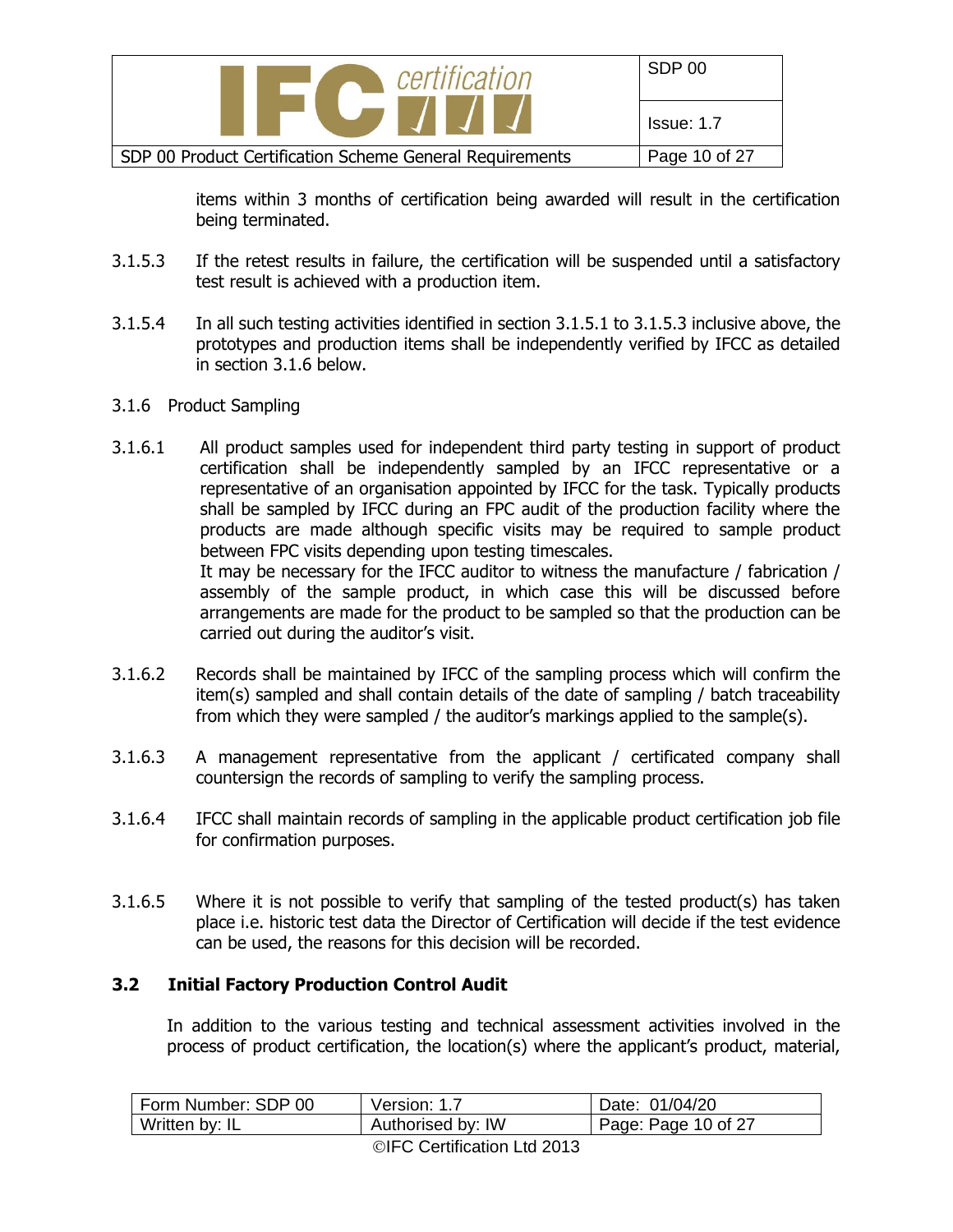| certification                                            | SDP 00        |
|----------------------------------------------------------|---------------|
|                                                          | Issue: 1.7    |
| SDP 00 Product Certification Scheme General Requirements | Page 11 of 27 |

system is manufactured, fabricated, assembled (as applicable) shall be subject to Factory Product Control Audit (as described in section 1.8.4).

The audit is to establish that adequate control is applied to manufacturing processes of the product(s) subject of the certification application in order to maintain conformity of manufacture / fabrication / assembly (as applicable) and traceability.

Product certification under the IFCC Product Certification Scheme is conditional upon the applicant company operating effective factory production control processes which are applicable to the type of product being produced.

- 3.2.1 Where applicant companies already operate ISO 9001 Quality Management Systems and these are certificated by a UKAS accredited certification body, IFCC will conduct the FPC Audit to verify that all elements of the production of the product for which certification is sought are covered by the QMS and that it is effective.
- 3.2.2 Where the FPC system is not based on a certificated Quality Management System, IFCC shall combine quality management requirements in addition to the factory production control procedures and routines. The audit will address the following items in addition to FPC requirements;
	- Internal audit reports
	- Non-conforming product
	- Customer Complaints and corrective / preventive action
- 3.2.3 The actual FPC audit will be based on product family FPC checklists which IFCC have produced to focus on the control of manufacture of the actual product, concentrating on critical features / aspects of the product(s) and how manufacturing controls ensure that these features are maintained by consistent manufacture.
- 3.2.4 Typically an FPC system should address, **but not be restricted to** the following elements;
	- Enquiry, Quotation and Contract processes (all those procedures which lead to orders being placed for product to be supplied by the company)
	- Production planning
	- Control of purchasing, including assessment of suppliers and the details contained in purchase orders
	- Control of Incoming Raw Material and / or component inspection (including the condition of these and identification for use in traceability once in use in the production process (where applicable)
	- Storage of materials

| Form Number: SDP 00 | Version: 1.7      | Date: 01/04/20      |
|---------------------|-------------------|---------------------|
| Written by: IL      | Authorised by: IW | Page: Page 11 of 27 |
|                     |                   |                     |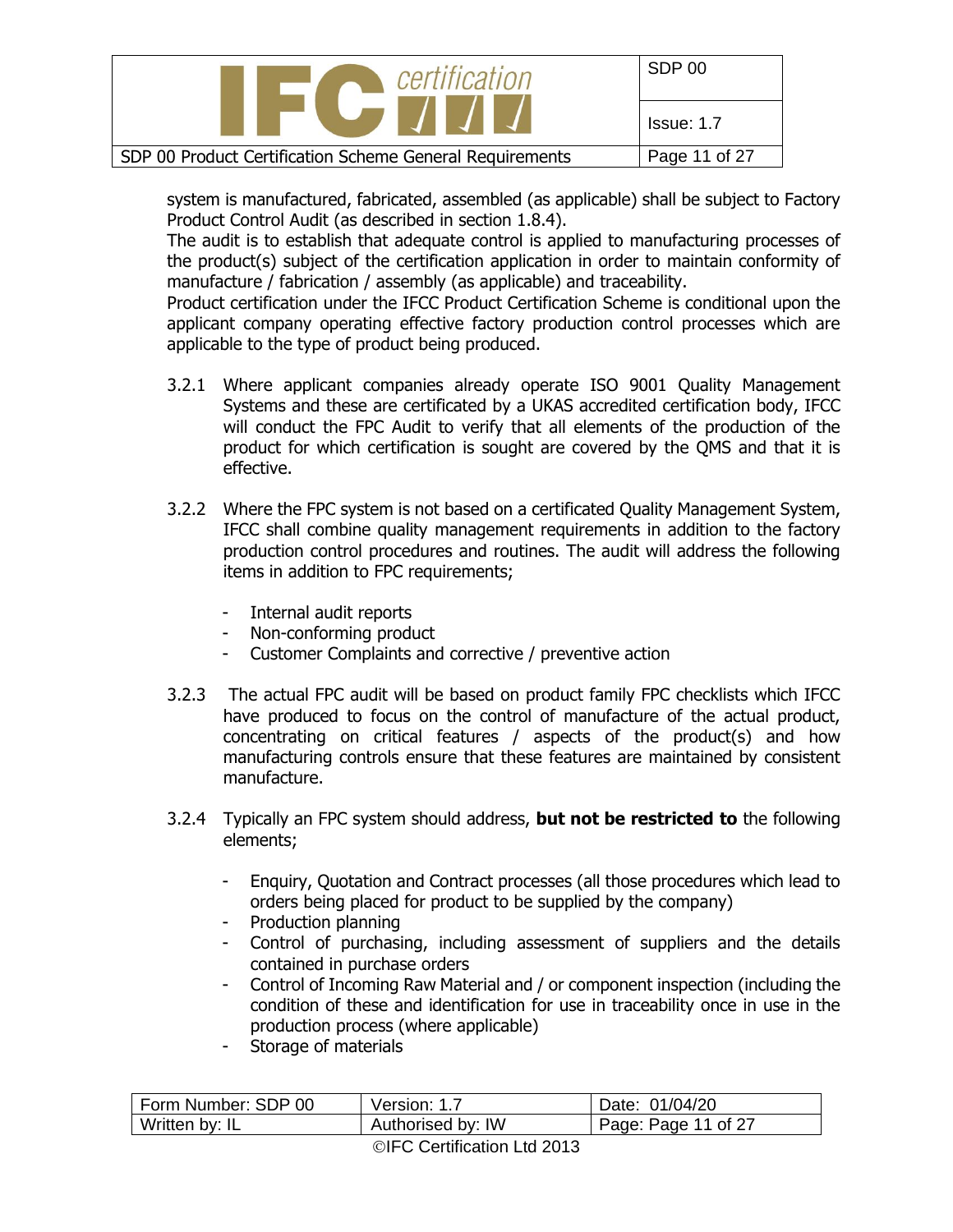| $\setminus$ certification                                                                                               | SDP 00        |
|-------------------------------------------------------------------------------------------------------------------------|---------------|
| <b>The Contract of the Contract of the Contract of the Contract of the Contract of the Contract of the Contract of </b> | Issue: 1.7    |
| SDP 00 Product Certification Scheme General Requirements                                                                | Page 12 of 27 |

- Control of documentation related to the production, inspection, packaging and despatch processes. This may include formulation sheets, design drawings, production specifications (as may be applicable), manufacturing / production work instructions / procedures, inspection criteria, records of inspection, packing instructions, labelling, despatch records, etc..
- Identification and traceability throughout the manufacturing / fabrication / assembly processes (batch numbering, product identification) up to despatch from the factory
- Inspection and testing of the product throughout production process as appropriate to the confirm critical features of the product with pre-determined criteria in order to ensure conformity of the product including the records of such inspections / checks up to and including product release
- Calibration of monitoring, measuring and inspection equipment (including records of this)
- Maintenance of production equipment to ensure product conformity
- Training Records of staff, personnel involved in development, manufacture, inspection and packaging of the product(s) for which certification is sought.
- Any additional FPC requirements are referenced in the specific SDP xx scheme document.

The product specific IFCC Product Scheme Document (SDP ##) technical requirements as referenced in section 3.1 shall be taken into account when assessing an FPC system to ensure that such requirements can be verified by controls implemented into the manufacture of the product(s).

- 3.2.5 FPC audits shall be undertaken by IFCC Auditors of known competence or by agents appointed by IFCC to act on their behalf and who are deemed competent by IFCC.
- 3.2.6 Where non compliances are raised during the FPC audits these shall be dealt with as detailed in section 5 of this document.
- 3.2.7 The auditor shall record the findings of the audit on the appropriate FPC Audit Checklist / Report and shall request a senior member of the company's staff countersign the report.
- 3.2.8 The FPC Report shall be forwarded to the IFCC Office for review and will be countersigned by the reviewer. Where the reviewer (typically the Certification Director, Schemes Manager or Associate Director Certification) has concerns about any of the findings / comments contained in the report they will contact the auditor and discuss these points with them before making a decision as to the acceptability of the company's FPC system.

| Form Number: SDP 00 | Version: 1.7      | Date: 01/04/20      |
|---------------------|-------------------|---------------------|
| Written by: IL      | Authorised by: IW | Page: Page 12 of 27 |
|                     |                   |                     |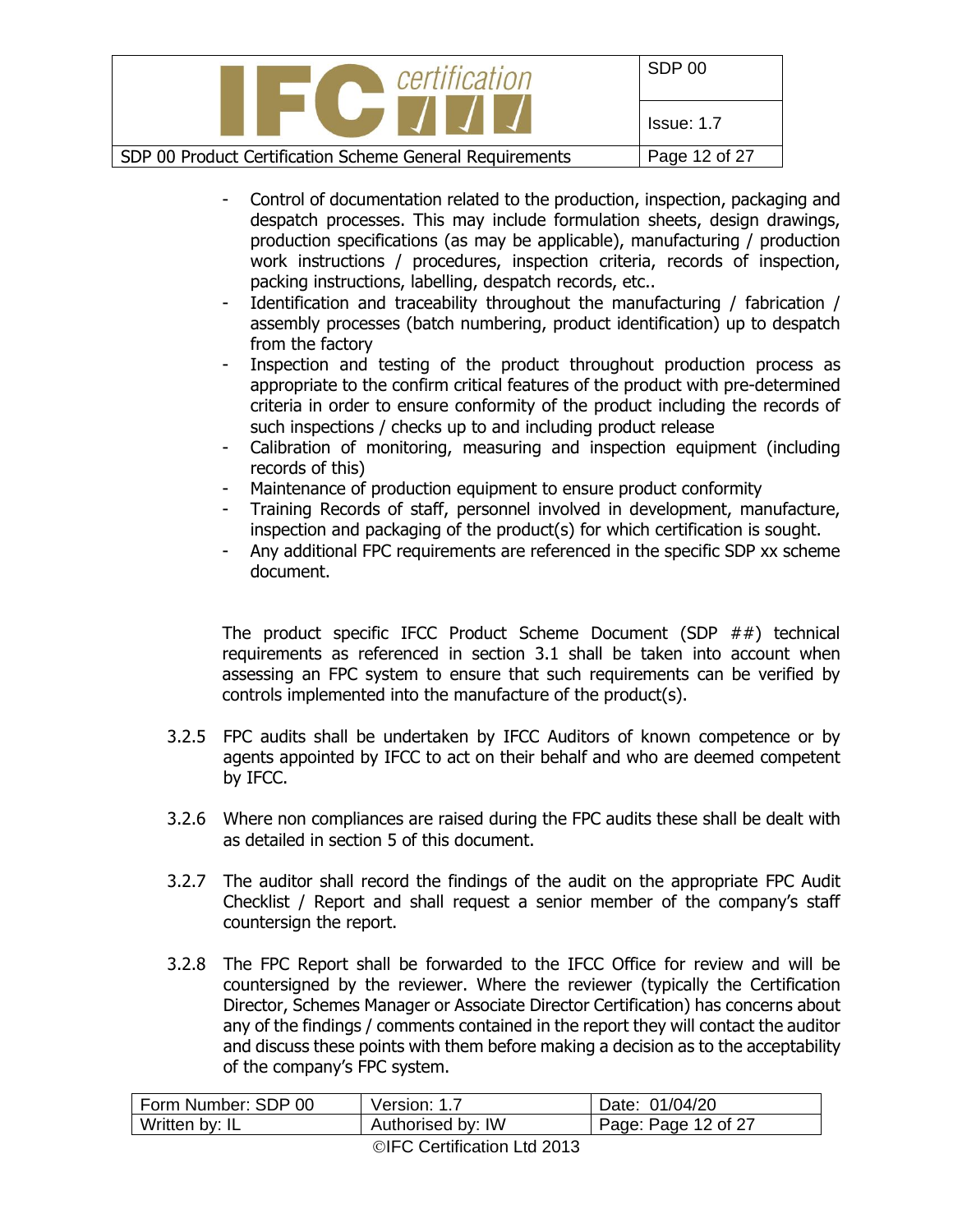

3.2.9 Where the FPC audit identifies that the company's FPC system is effective and verifies the required controls are implemented, this requirement of the certification process shall be accepted as being satisfied.

#### **4 ON-GOING FPC SURVEILLANCE and ON-GOING PRODUCT VERIFICATION**

#### **4.1 Annual FPC Surveillance Visits**

4.1.1 Following satisfactory award of product certification the Company shall be subject to annual surveillance of the FPC system(s) operated by the Company / manufacturer in order to ensure that adequate control on the production of the certificated product is maintained. Generally FPC surveillance frequency shall be at 12 month intervals, the first being 12 months from the date of certification being granted and every 12 months thereafter for the 5 year period of the product certification.\*

\*Note: For certain product types the FPC frequency may be 6 or 9 months, if this is the case this will be detailed in the product type specific IFCC Product Certification Scheme Document (SDP ##)

4.1.2 IFCC will utilise product specific FPC Audit forms to ensure that all critical elements of the production process are audited to ensure conformity of manufacture is maintained. The audit will focus on the same areas as the initial FPC audit (as detailed in section 3.2.4) but will concentrate on maintaining conformity of manufacture as the initial audit will have established the effectiveness of the FPC system. The surveillance FPC audit shall also focus on corrective action taken by the Company to address any minor non compliances raised at the previous FPC audit.

Due to the Covid-19 Pandemic of 2020 resulting in travel restrictions a remote audit procedure (OP13) shall be used by IFCC in order to maintain ongoing surveillance audits, as an alternative to conducting a surveillance audit at the clients premises this procedure (OP13) shall only detail the remote audit process. All other product scheme requirements shall continue as documented in this scheme document SDP 00.

- 4.1.3 The surveillance audits will also focus on marking / labelling of the certificated product and records of traceability of despatched products.
- 4.1.4 The surveillance audit will also address any specific requirements related to the product type, (such product specific requirements shall be identified in the product type specific IFCC Product Certification Scheme Document (SDP ##) where applicable).

#### **4.2 On-going Product Verification Inspections**

| Form Number: SDP 00 | Version: 1.7      | Date: 01/04/20      |
|---------------------|-------------------|---------------------|
| Written by: IL      | Authorised by: IW | Page: Page 13 of 27 |
|                     |                   |                     |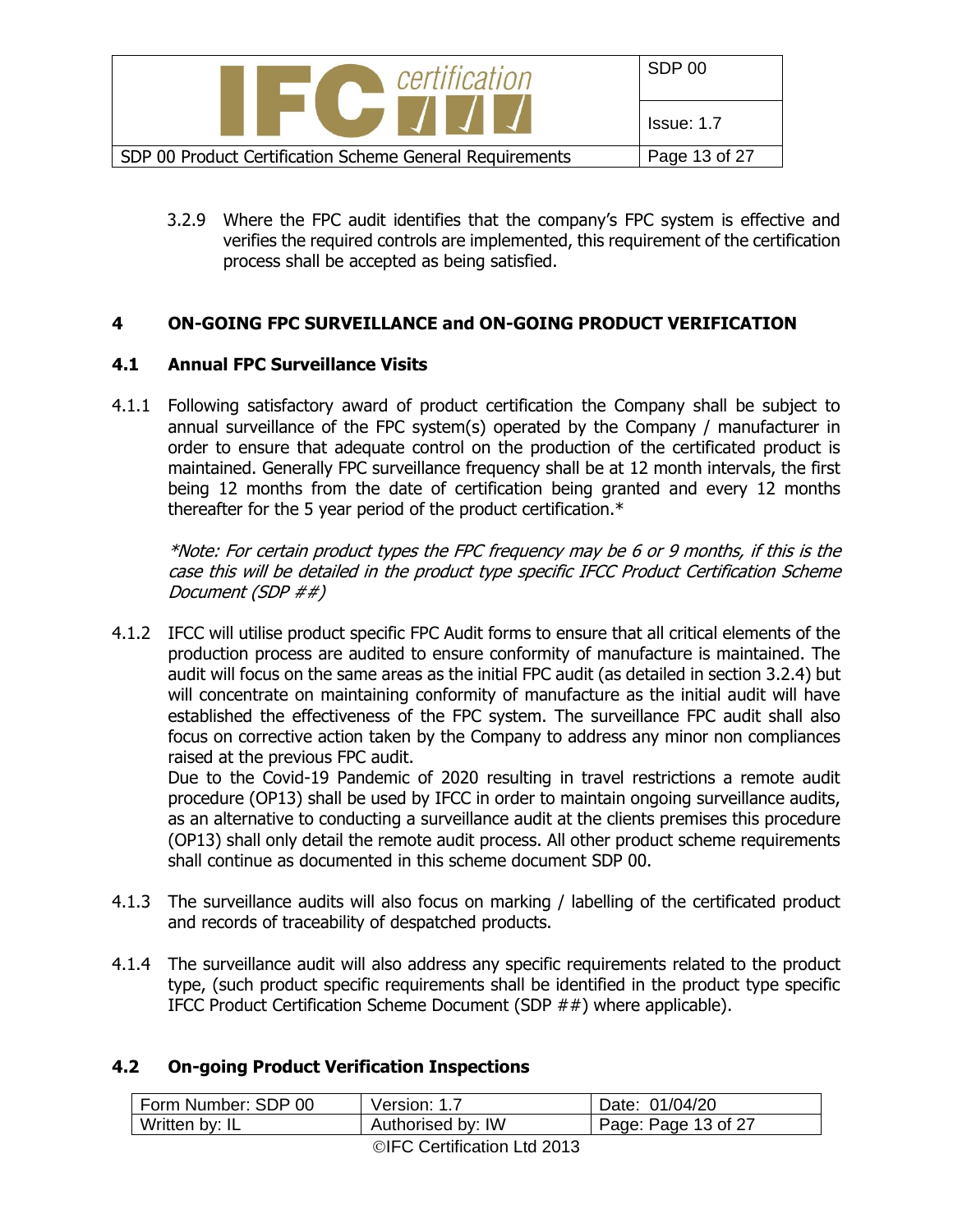| certification                                            | SDP 00            |
|----------------------------------------------------------|-------------------|
|                                                          | <b>Issue: 1.7</b> |
| SDP 00 Product Certification Scheme General Requirements | Page 14 of 27     |

- 4.2.1 Following satisfactory award of product certification the product shall be subject to periodic product verification inspections by IFCC in order to demonstrate the on-going performance of the product after initial fire and (where applicable) durability testing.
- 4.2.2 The actual frequency of such verification inspection and the methods invoked by IFCC shall be detailed in the product type specific IFCC Product Certification Scheme Document (SDP  $##$ ) applicable to the certificated product. Typically this may require sample fire testing or if the product can be verified by measuring of components and verification of raw material / components used in the product then "break-down" inspection (where a product is measured then disassembled and components measured against the product specification which certification has been awarded) for may be utilised by IFCC.
- 4.2.3 When conducting on-going product verification inspection, IFCC shall sample the specimen product(s) (as described in section 3.1.6 above) which may involve the production of the specimen product(s) being witnessed during their manufacture. In such cases the sampling will be combined with an FPC surveillance visit.

#### **5. NON-COMPLIANCES**

5.1 Minor non-compliances raised during an FPC audit may be closed out by providing IFCC with evidence of correction by post or it may at IFCC's discretion be held over to the next surveillance visit.

Major non compliances identified during an FPC audit may require an additional visit to manufacturing facility / company office, the need for such an additional visit will be discussed and agreed with the company who IFCC shall liaise with to make suitable arrangements to undertake the visit.

- 5.2 Dependent upon the details of non-compliance, if the company has a number of manufacturing facilities producing the same product, IFCC may invoke a requirement to visit other facilities (factories) to ensure that the same issue resulting in the noncompliance is not found in other facilities used for production by the company. Revisits to factories (and where necessary the Company's office) to check that corrections have been carried out and that the corrective action is effective shall be charged at the prevailing rate.
- 5.3 Where non-compliances have been raised, the applicant or certificated company shall provide access to the IFCC auditor to enable a check of the corrective action to ensure it has been carried out and can be seen to be effective.

## **6 CONDITIONS OF ACCEPTANCE**

| Form Number: SDP 00 | Version: 1.7      | Date: 01/04/20              |
|---------------------|-------------------|-----------------------------|
| Written by: IL      | Authorised by: IW | $\vert$ Page: Page 14 of 27 |
|                     |                   |                             |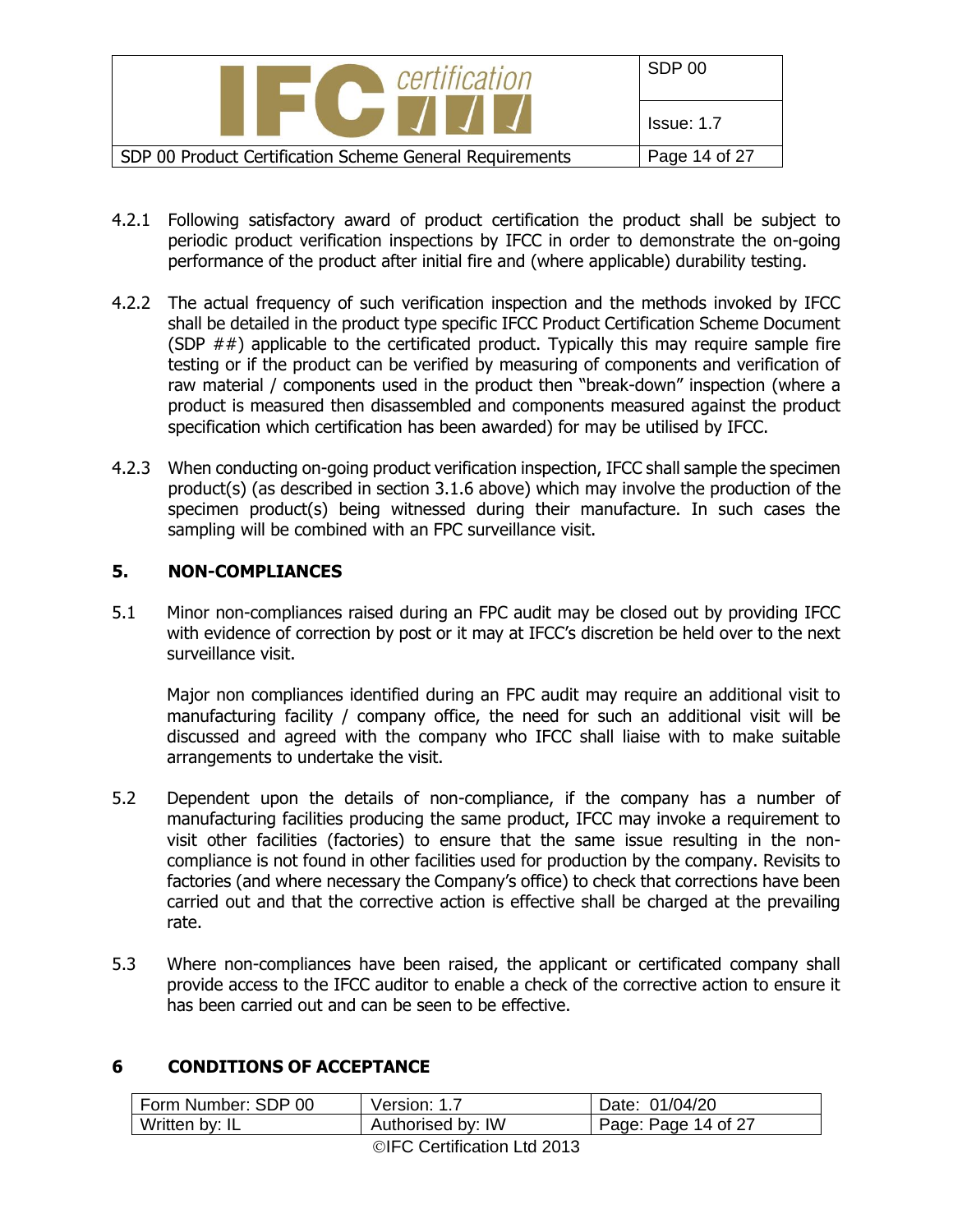

#### **6.1 Initial Acceptance**

6.1.1 Provided that the requirements set out in this document and those detailed in the applicable IFCC Product Certification Scheme Document (SDP ##) are satisfactorily met,\* the company will receive certification and be awarded certification for the product(s), material, system.

(\*IFCC reserves the right to withhold issue of product certification until all outstanding fees involved in the certification process have been paid.)

- 6.1.2 The certificate shall clearly identify the following;
	- The name and SDP No. of the scheme under-which product certification has been awarded
	- Certificate Number
	- The company name and address
	- Name of the product (product range), material, system for which certification has been awarded
	- Test Standard by which the fire performance has been verified
	- Schedule Number
	- Initial Registration Date
	- Revalidation Date
	- Valid to Date
	- Issue Status of the Certificate
	- UKAS Accreditation (Product Certification No. 175) Reference
	- IFCC Certification and Technical Directors signatures
	- IFCC address and contact details
- 6.1.3 The product certification issued by IFCC shall be registered on the IFC Certification website and shall be accompanied by a reference to the types of products, material, systems for which they have been awarded certification.
- 6.1.4 The certification is only valid if the company maintains the requirements of the scheme outlined in this document and those identified in the applicable IFCC Product Certification Scheme Document (SDP ##).

#### **6.2 Change of Company Details**

6.2.1 The Company shall notify IFC Certification of any changes which would affect the certification of the product under the requirements of this scheme, including a change of company name, company registration or location.

| Form Number: SDP 00 | Version: 1.7      | Date: 01/04/20              |
|---------------------|-------------------|-----------------------------|
| Written by: IL      | Authorised by: IW | $\vert$ Page: Page 15 of 27 |
|                     |                   |                             |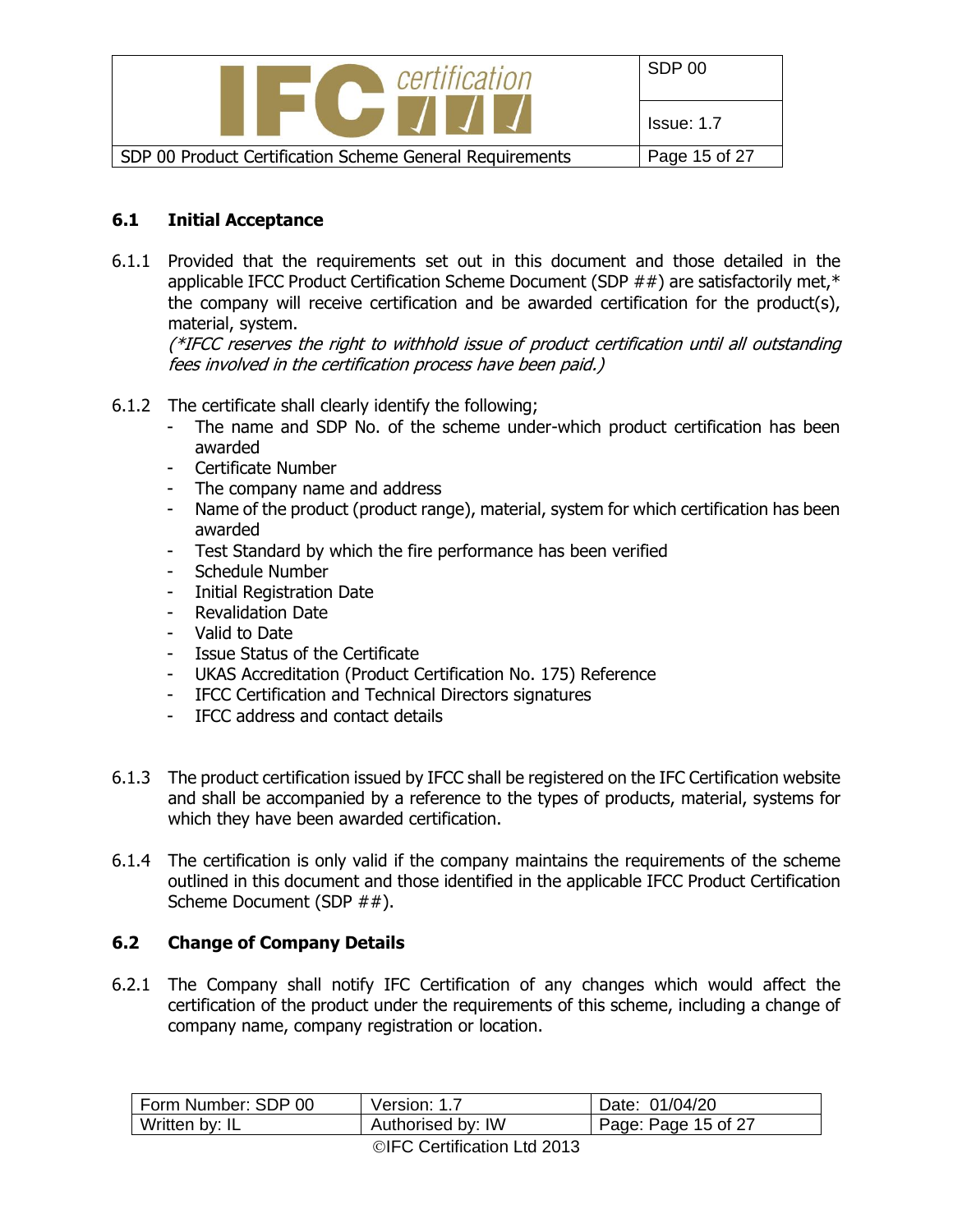| certification                                            | SDP 00        |
|----------------------------------------------------------|---------------|
|                                                          | Issue: 1.7    |
| SDP 00 Product Certification Scheme General Requirements | Page 16 of 27 |

6.2.2 Where the company sub-contracts the manufacture / fabrication / assembly of the certificated product to a third party, this third party shall be subject to on-going FPC surveillance visits. If the company changes the sub-contracted manufacturer, the company shall be required to inform IFCC so that a special FPC audit may be undertaken at the new sub-contractors factory / production facility to verify that the same level of control is implemented at the new sub-contractor as that which was audited at the original manufacturing facility.

## **7 BENEFITS OF THE IFC CERTIFICATION SCHEME**

- 7.1 Due to the growth in the requirement for life safety products (such as those with fire performance) to be third party certificated, the need to be able to offer products which have been independently certificated by a UKAS Accredited certification body is becoming increasingly important. Since such products are designed and installed for life safety purposes, the adequacy and reliability of such products is paramount.
- 7.2 This scheme will benefit clients/end users and their insurers by assisting in the selection of suitable products.
- 7.3 A list of IFCC Product Certification Scheme certificated products can be found on our website, which gives details on the products, their performance and the company who produces and markets the products.

## **8 APPLICATIONS PROCESS**

- 8.1 Application for Product Certification should be made on line by completing the appropriate forms at: **[www.ifccertification.com](http://www.ifccertification.com/)**.
- 8.2 Alternatively a hard copy form may be obtained from us at:

IFC Certification Ltd. 20 Park Street Princes Risborough Buckinghamshire HP27 9AH UK

Email: Tele: 01844 275500

8.3 Upon receipt of the completed application form, IFC Certification will review the details and if acceptable, prepare a quotation. On acceptance of the fees an invoice will be issued.

| Form Number: SDP 00 | Version: 1.7                                                                                                                                                                                                                                                                                                                                                                                                            | Date: 01/04/20      |
|---------------------|-------------------------------------------------------------------------------------------------------------------------------------------------------------------------------------------------------------------------------------------------------------------------------------------------------------------------------------------------------------------------------------------------------------------------|---------------------|
| Written by: IL      | Authorised by: IW                                                                                                                                                                                                                                                                                                                                                                                                       | Page: Page 16 of 27 |
|                     | $\mathbf{a} \mathbf{b} = \mathbf{a} \mathbf{b} \mathbf{a} \mathbf{b} \mathbf{b} \mathbf{c} \mathbf{c} \mathbf{c} \mathbf{c} \mathbf{c} \mathbf{c} \mathbf{c} \mathbf{c} \mathbf{c} \mathbf{c} \mathbf{c} \mathbf{c} \mathbf{c} \mathbf{c} \mathbf{c} \mathbf{c} \mathbf{c} \mathbf{c} \mathbf{c} \mathbf{c} \mathbf{c} \mathbf{c} \mathbf{c} \mathbf{c} \mathbf{c} \mathbf{c} \mathbf{c} \mathbf{c} \mathbf{c} \mathbf$ |                     |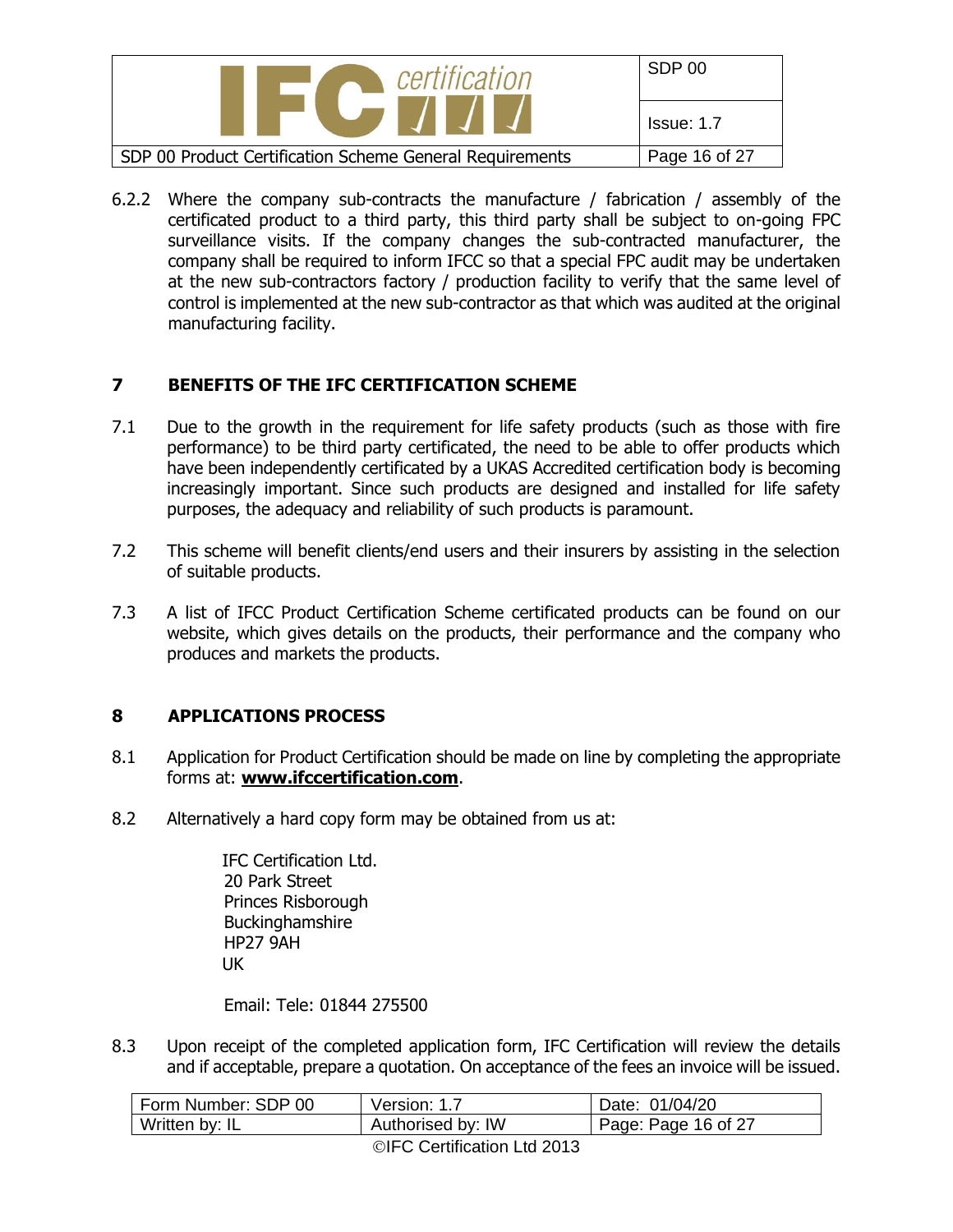| certification                                            | SDP 00            |
|----------------------------------------------------------|-------------------|
|                                                          | <b>Issue: 1.7</b> |
| SDP 00 Product Certification Scheme General Requirements | Page 17 of 27     |

After payment of the fee, IFC Certification will make arrangements to commence the certification process as described in Section 1.8.

8.4 For any further information on this scheme or others offered by IFC Certification Ltd., please contact us at:

> IFC Certification Ltd. 20 Park Street, Princes Risborough, Buckinghamshire, HP27 9AH UK

Tel: +44 1844 275500

Fax: +44 1844 274002

E-mail: emma.baker@ifcgroup.com

Ask for Emma Baker

#### **9 SCHEME FEES**

9.1 The fees payable by a company for product certification under the requirements of the IFCC Product Certification Scheme are available upon request from IFC Certification Ltd. at the address given in 8.4.

#### **10 SCHEME REGULATIONS**

- 10.1 The technical requirements of the scheme are given in clause 3 of this document.
- 10.2 Applicants and certificated companies shall nominate a representative and, if appropriate, at least one deputy, authorised to act in the main representative's absence, who shall be responsible for all matters relating to their IFCC scheme certification. The representative (or deputy) shall be responsible for all IFCC scheme communications between IFCC and the company.
- 10.3 Applicants and certificated companies shall be responsible for allowing IFCC accompanied free / safe access to their offices and factory / manufacturing facilities (or those of their manufacturing sub-contractor) during normal working hours for the purposes of conducting initial FPC audit and annual surveillance FPC audits and for providing information as required by the scheme and facilities as may reasonably be required by

| Form Number: SDP 00 | Version: 1.7      | Date: 01/04/20      |
|---------------------|-------------------|---------------------|
| Written by: IL      | Authorised by: IW | Page: Page 17 of 27 |
|                     |                   |                     |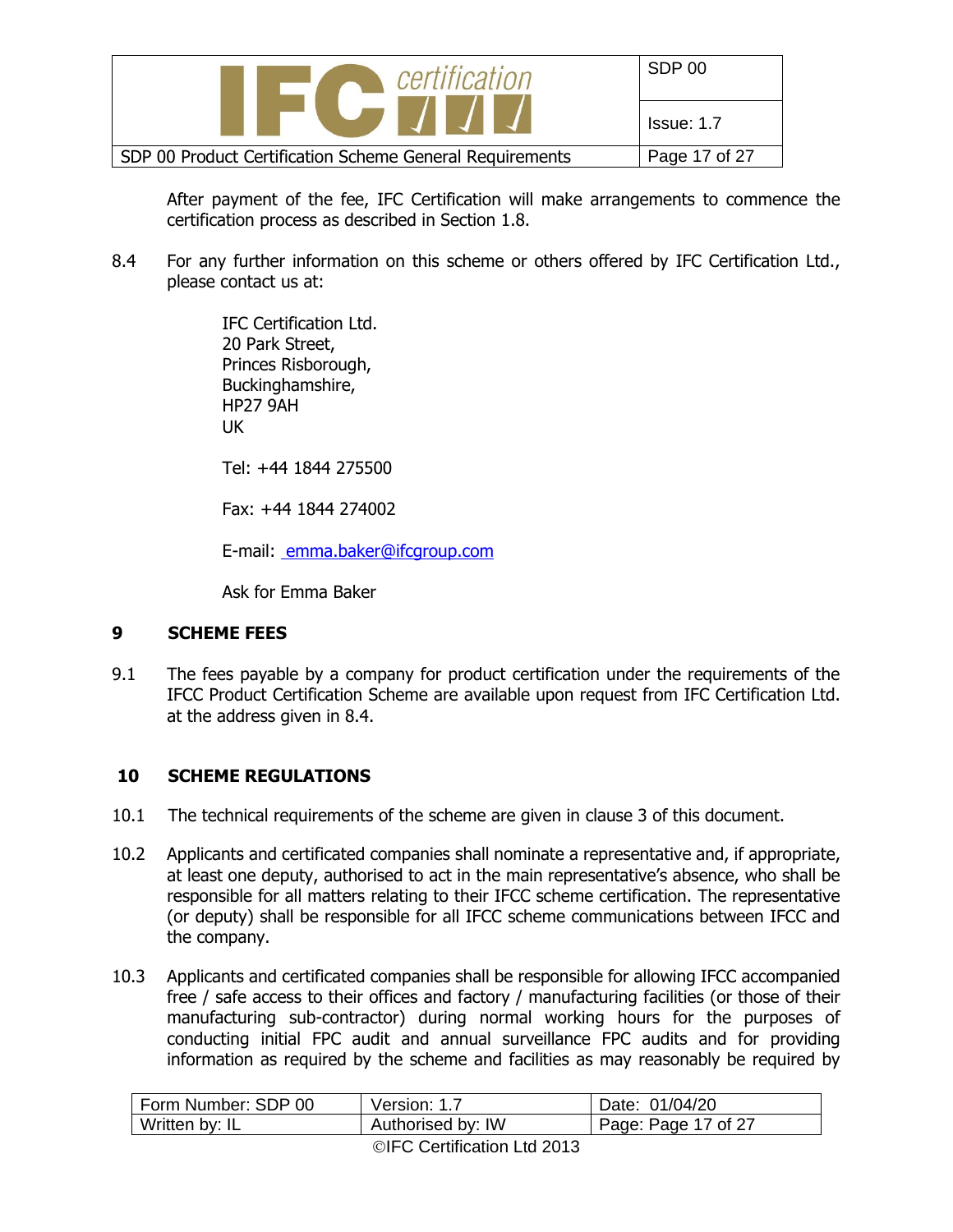

IFCC in order to verify compliance with scheme requirements as detailed in this document and any future revisions of it.

- 10.4 A certificated company shall conduct their business in "good faith" and in accordance with the requirements, spirit and intent of the IFCC Product Certification Scheme, the requirements identified in the applicable product type specific IFCC Product Certification Scheme Document (SDP  $##$ ) and those described in this document and any future revisions of it.
- 10.5 Certificated Companies (companies with IFCC certificated products) may use subcontracted manufacturers / fabricators / assembly companies for the production of their products but such facilities shall be notified to IFCC (in order to facilitate FPC audits of production control) and a sub-contract agreement should be in place between the certificated company and the subcontracted manufacturer. As identified in section 6.2.2 of this document, it is the responsibility of the certificated company to notify IFCC of any change in the manufacturing arrangements of the products for which they hold IFCC Product Certification (e.g. the manufacturing sub-contractor is changed and the products are then made in a factory different from that already subject to FPC audit by IFCC). Such changes will necessitate a new FPC audit, any delays in IFCC being notified may result in suspension of the particular product's certification until a satisfactory FPC audit has been undertaken.
- 10.6 Certificated Companies (companies with IFCC certificated products) shall be permitted to use the IFCC Certification mark in accordance with the requirements given in Appendix 1 of this document and make reference to being certificated under the requirements of the scheme. Any proposed promotional material where the mark is depicted shall be submitted to IFCC for approval before the mark is used. If IFCC considers the wording or illustration to be misleading in any way, the certificated company shall amend the material to the satisfaction of IFCC.

#### **The certificated company's right to use the mark is not transferable.**

- 10.7 A certificated company may terminate its IFCC Product Certification upon written notification to IFCC. A minimum of three months-notice of termination shall be given. Upon termination either by the certificated company or by IFCC in accordance with these requirements, the company shall forthwith discontinue the use of both the IFCC certification mark and all claims of certification under the IFCC Product Certification Scheme. No further fees will be due from the date of termination except for unpaid fees accruing from before the date of termination. No fees already paid will be refunded. During the period of notice of termination the company shall continue to comply fully with the scheme requirements. The company entry on the IFCC Website will be suspended / terminated at the discretion of IFCC.
- 10.8 IFCC may, at its discretion, revoke, amend, refuse to grant, renew or extend certification if a certificated company fails to comply with the provisions of these requirements or

| Form Number: SDP 00 | Version: 1.7      | Date: 01/04/20      |
|---------------------|-------------------|---------------------|
| Written by: IL      | Authorised by: IW | Page: Page 18 of 27 |
|                     |                   |                     |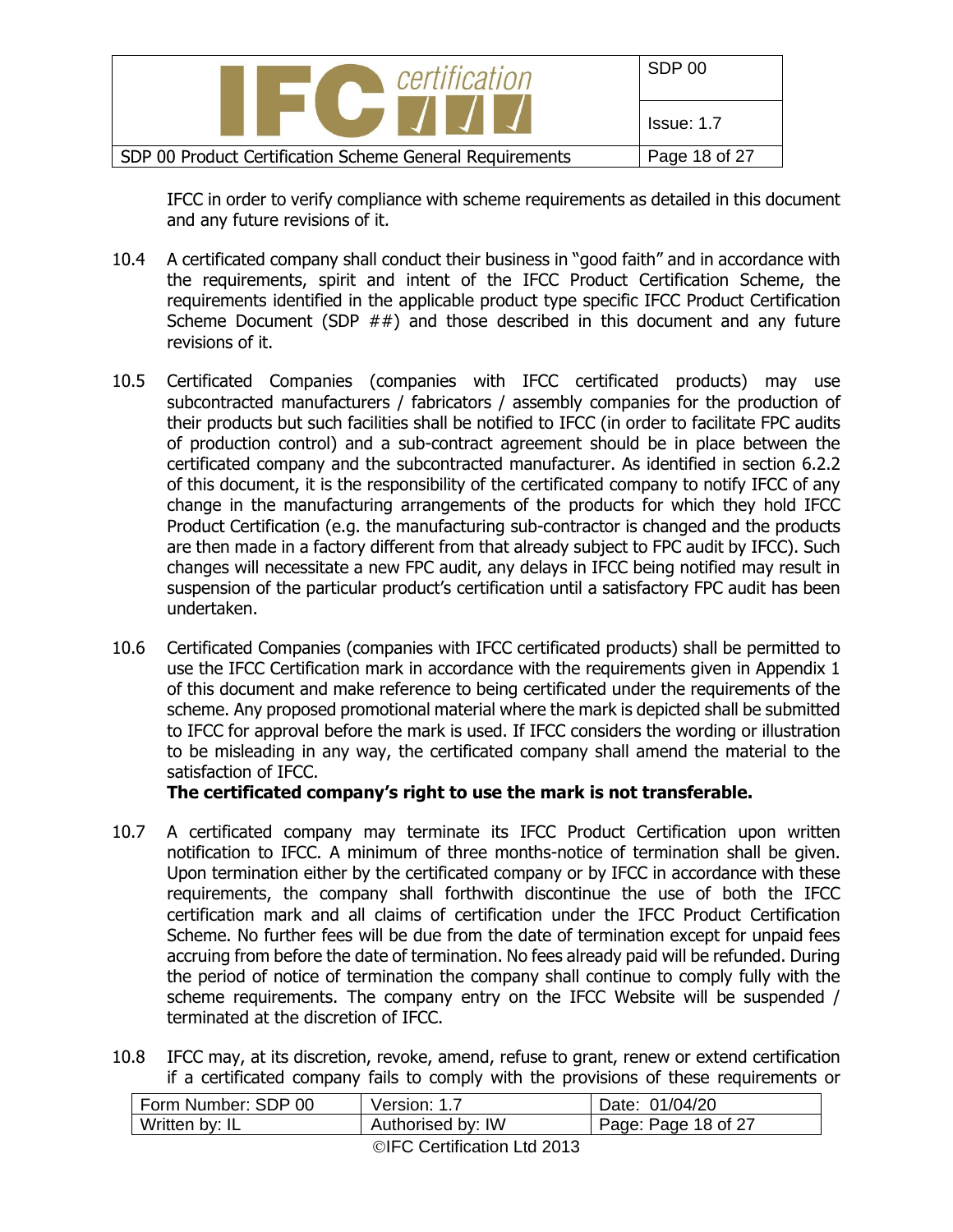| certification                                            | SDP 00        |
|----------------------------------------------------------|---------------|
|                                                          | Issue: 1.7    |
| SDP 00 Product Certification Scheme General Requirements | Page 19 of 27 |

becomes subject to the bankruptcy laws or enters into liquidation or is convicted of any offence tending to discredit its bona fides. Such a decision and the grounds for it will be communicated to the certificated company in writing. The company's entry on the IFCC Website will be suspended / terminated at the discretion of IFCC.

- 10.9 IFCC Product Certification shall be re-assessed through the surveillance process on an annual on-going basis with company certificates normally being valid for 5 years from date of issue.
- 10.10 The IFCC Product Certification Scheme fee structure is given in a separate fee schedule which is available on request from IFCC. For most product certification, IFCC will provide a quotation to encompass all of the initial certification requirement costs and those related to on-going certification maintenance. Failure to pay the required fees as stated in this document within the specified time shall render a certificated company liable to their certification being revoked by IFCC. The company entry on the IFCC Website will be suspended / terminated at the discretion of IFCC.

| Form Number: SDP 00         | Version: 1.7      | Date: 01/04/20      |
|-----------------------------|-------------------|---------------------|
| Written by: IL              | Authorised by: IW | Page: Page 19 of 27 |
| ©IFC Certification Ltd 2013 |                   |                     |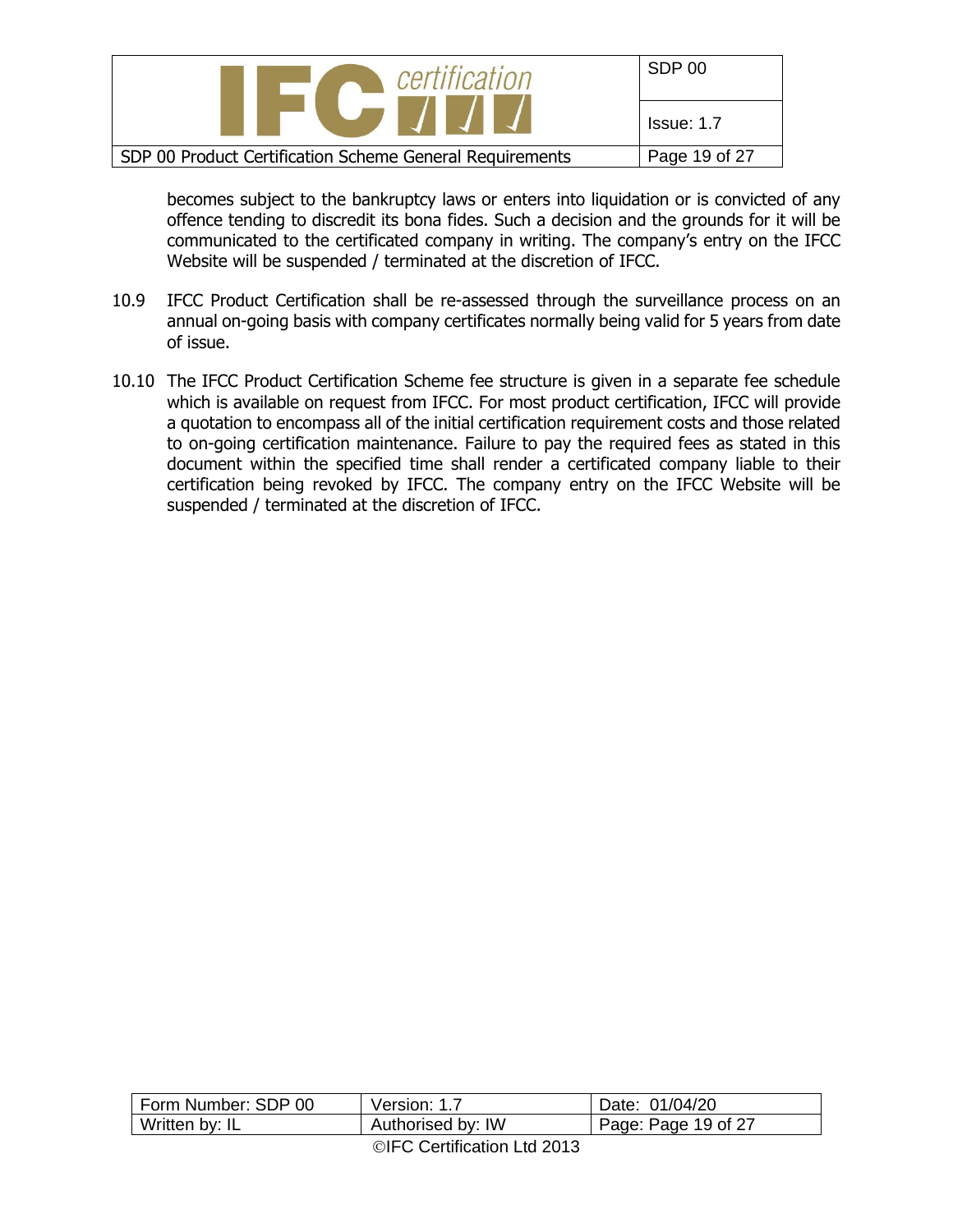| certification                                            | SDP 00            |
|----------------------------------------------------------|-------------------|
|                                                          | <b>Issue: 1.7</b> |
| SDP 00 Product Certification Scheme General Requirements | Page 20 of 27     |

10.11 IFCC will investigate any complaint against a company's IFCC certificated product or against the company received from a third party concerning the certificated product or company's performance in respect of the scheme requirements. IFCC will, at its discretion, notify the certificated company of such complaints in order that corrective actions can be agreed and implemented. The company entry on the IFCC Website will be suspended / terminated at the discretion of IFCC.

All complaints regarding scheme operation and a company's performance shall be treated strictly private and confidential between IFCC and the certificated company unless otherwise directed by legal disclosure, other legal circumstance.

# **Complaints Procedure**

- 10.12 Certificated Companies (those with IFCC certificated products) complaining about conduct of IFCC Staff / decisions taken by IFCC related to the company's activities or the products which hold IFCC certification (or have been submitted for certification) as covered by this document and complaints related to the operation of the IFCC Product Certification Scheme are as follows;
- 10.13 All complaints should be made in writing and addressed to: The IFCC Director of Certification. All complaints received by IFCC are investigated and actions taken where appropriate.
- 10.14 Upon receipt of a written complaint it will be logged on the date of receipt and will be reviewed by the IFCC Associate Director Certification or the IFCC Scheme Manager at the earliest opportunity.
- 10.15 \*The IFCC Director of Certification shall conduct an investigation into the complaint which may involve discussion with the IFCC Associate Director Certification or the IFCC Scheme Manager, IFCC Administrator, or a third party to establish basis and background to complaint. If the complaint is not of a confidential nature (one which can be openly discussed in the presence of others who may have similar concerns), the complaint may be discussed at a scheme / Industry Liaison Meeting. In such a case the complainant will be advised of the complaint's inclusion on the agenda of the next liaison meeting and the proposed date of the meeting.
	- \*Note: Where the complaint is related to action taken or a decision made by the IFCC Director of Certification, the IFCC Associate Director of Certification shall conduct the investigation.
- 10.16 The IFCC Director of Certification shall upon completion of all investigation related to the complaint be responsible for deciding whether or not the complaint is valid / justified.

| Form Number: SDP 00 | Version: 1.7      | Date: 01/04/20      |
|---------------------|-------------------|---------------------|
| Written by: IL      | Authorised by: IW | Page: Page 20 of 27 |
|                     |                   |                     |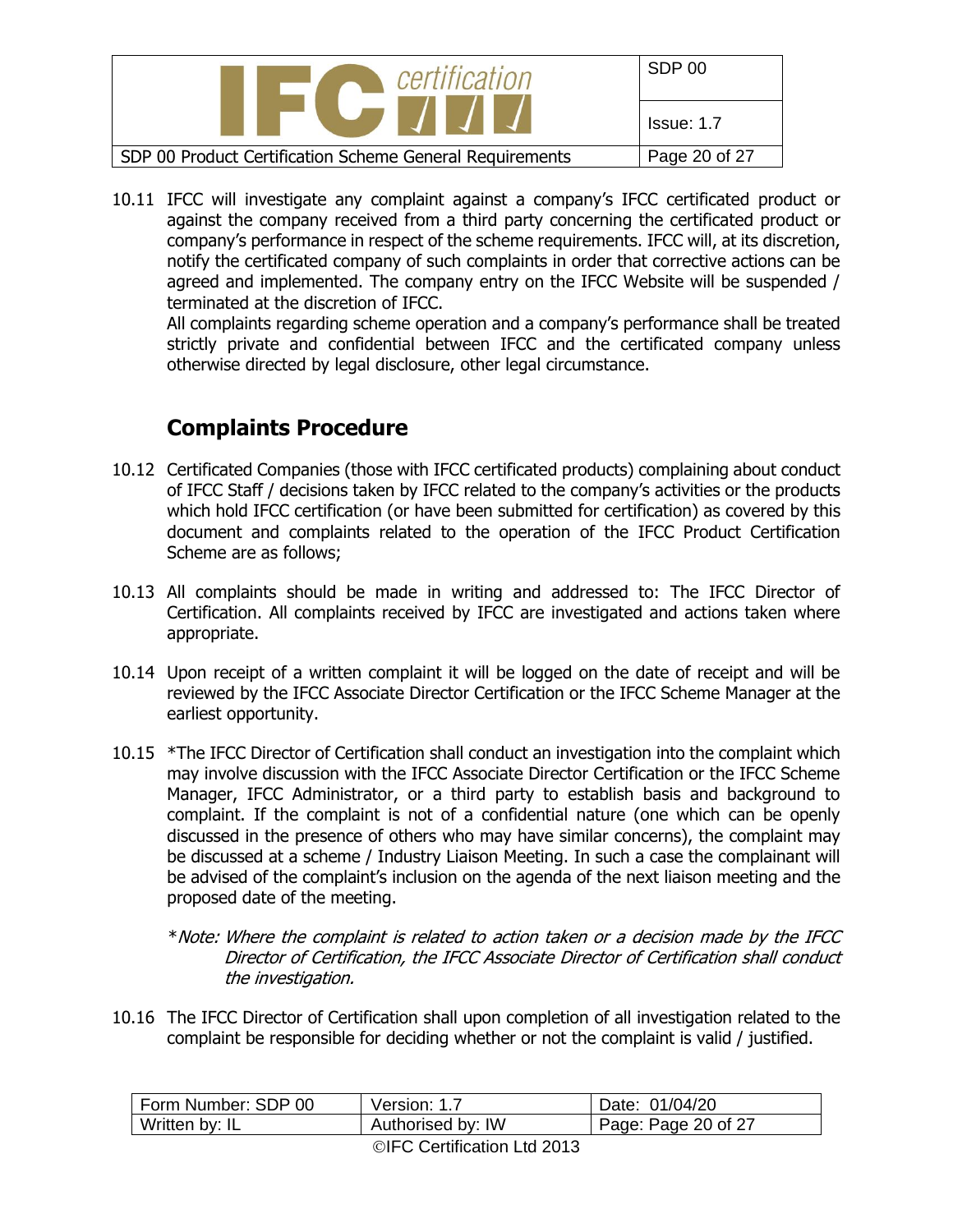| certification                                            | SDP 00            |
|----------------------------------------------------------|-------------------|
| $\blacksquare$                                           | <b>Issue: 1.7</b> |
| SDP 00 Product Certification Scheme General Requirements | Page 21 of 27     |

- 10.17 Where the decision is taken that the complaint is valid the IFCC Director of Certification shall initiate corrective action to address the compliant and shall notify the complainant in writing of the action taken / to be implemented to address the complaint. The IFCC Director of Certification shall be responsible for reviewing the action taken to ensure it is working to prevent a recurrence of the instance which resulted in the complaint being made.
- 10.18 Where the decision is taken that the complaint is not justified, the IFCC Director of Certification shall notify the complainant in writing of his decision. The complainant shall be offered the facility to appeal against the decision in which case the Appeals Procedure shall be invoked should the complainant decide to appeal the decision.

## **Appeals Procedure**

- 10.19 Applicants and certificated companies (those with IFCC certificated products) have the right of appeal against any decision made by IFCC against these requirements and in respect of their application for certification or termination of a company's product certification. In order to invoke this procedure the appellant shall accept the following procedure.
- 10.20 Notice of any appeal shall be made in writing and addressed to the IFCC Director of Certification, IFCC within 14 days of official notification of the decision. The appellant shall clearly set out the grounds for the appeal and shall enclose a cheque for  $£1,750$  made payable to "IFC Certification Ltd." to cover the costs of the appeal (refundable only where the Appeals Panel finds in favour of the Appellant).
- 10.21 The appeal shall be reviewed by the IFCC Director of Certification or their designee (where the complaint leading to the appeal involved the Director) who may consult the Chairman of the IFCC Steering Committee, the IFCC Associate Director Certification or the IFCC Schemes Manager, who may contact the appellant to discuss the grounds for the appeal and may request further details if he believes there is insufficient information on which to make an informed judgement.
- 10.22 The IFCC Director of Certification or their designee (where the complaint leading to the appeal involved the Director) shall attempt to resolve the appeal within 1 month of receipt of the written appeal. If the situation can be resolved to the satisfaction of both the appellant and IFCC within 1 month of receipt and it does not progress beyond this point, the fee is refunded. This may be as a result of certification being reinstated or by the appellant accepting the IFCC Director of Certification or their designee's decision made to terminate their certification based on the grounds surrounding the incident.
- 10.23 In the case of resolution by the IFCC Director of Certification or their designee he will write to the appellant confirming the agreed resolution of the appeal and will return the

| Form Number: SDP 00 | Version: 1.7      | Date: 01/04/20      |
|---------------------|-------------------|---------------------|
| Written by: IL      | Authorised by: IW | Page: Page 21 of 27 |
|                     |                   |                     |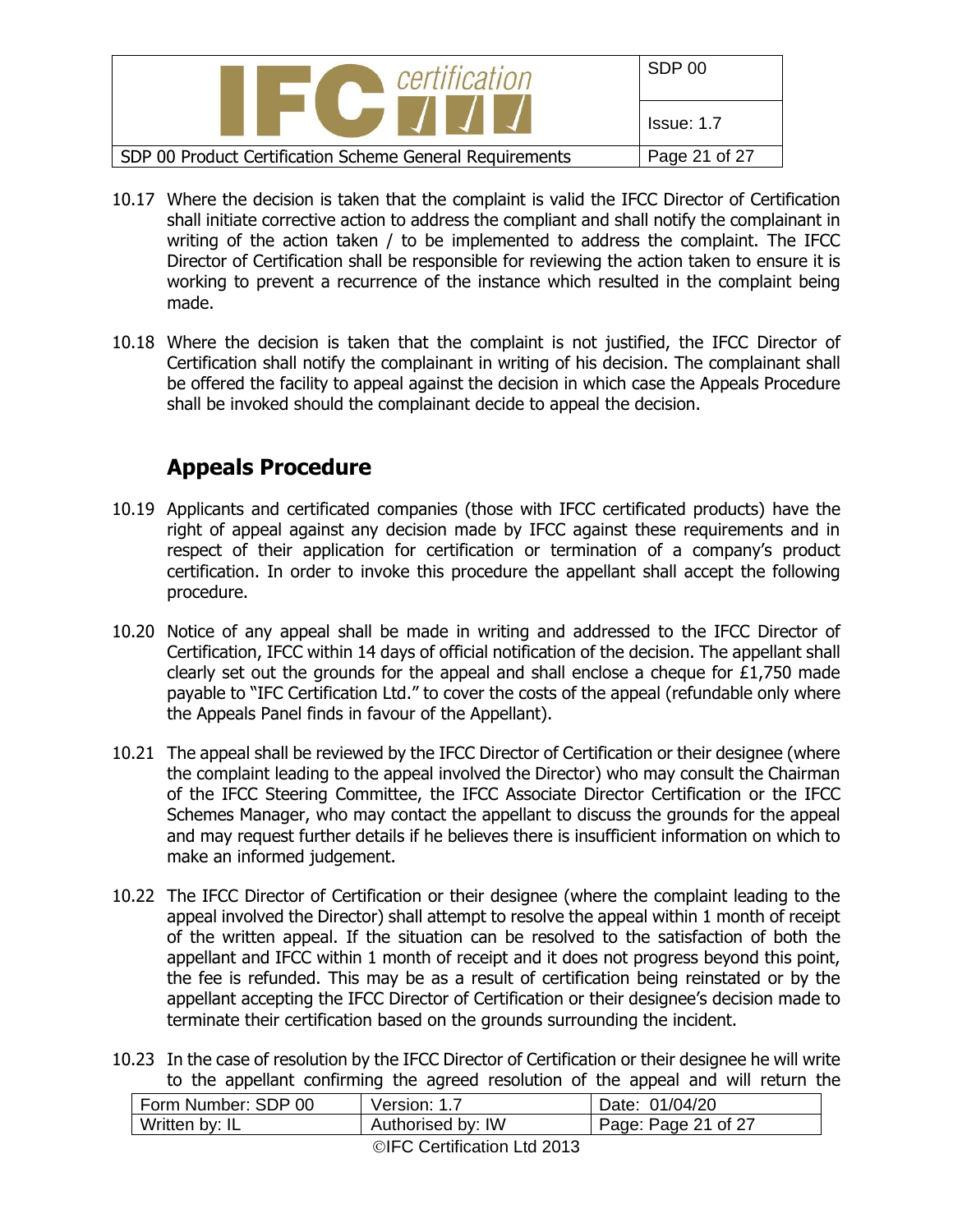

appellant's cheque for £1,750. **If the appeal can be resolved as detailed above no appeals panel shall be constituted.**

- 10.24 If the IFCC Director of Certification or his designee (where the complaint leading to the appeal involved the Director) review fails to resolve the appeal, the Director shall contact the IFCC Steering Committee and request the constitution of an Appeals Panel. IFCC shall endeavour to facilitate hearing of an appeal by an Appeals Panel within 3 months of receipt of the written grounds for appeal.
- 10.25 An Appeals Panel specifically constituted for the purpose of hearing an appeal which cannot be resolved by the IFCC Director of Certification or their designee will comprise 3 members of the IFCC Steering Committee, as selected by the Chairman of the IFCC Steering Committee. They will be selected such that no member has any direct or indirect commercial interest in the appeal. The Chairman of the IFCC Steering Committee will not be a member of the Appeals Panel but the Chairman will nominate one of the 3 members as the Appeals Panel Chairman.
- 10.26 When the subject of the appeal involves technical matters, the Steering Committee Chairman may arrange for one or more persons having suitable technical expertise to be available for consultation by the Appeals Panel. In such cases the Steering Committee will ensure that the persons nominated have no previous involvement with the certification issue in question.
- 10.27 The appellant will be notified of the proposed date of the appeal hearing, the composition of the Appeals Panel and any technical advisors to be made available to the panel not less than 14 days before the date of the meeting. The appellant may challenge the composition of the panel and/or the technical advisors within 2 days of being informed of the composition and shall provide written reasons for any challenge.
- 10.28 The Appeals Panel Chairman will consider the reasons for any challenge and at their sole discretion will decide whether the composition of the Panel or technical advisors will be changed. In choosing any replacements, the Appeals Panel Chairman will take into account the reasons for the challenge to ensure that as far as possible the same objections will not apply to the replacements. No further challenges will be considered.
- 10.29 The appellant has the right to be supported at the hearing of the Appeals Panel by a representative of their choice. Any such representative shall be notified to the Chairman of the Appeals Panel 14 days prior to the hearing. The Chairman has the right, on behalf of the Appeals Panel, to challenge any such nomination.
- 10.30 The decision of the Appeals Panel will be decided by a simple majority and the decision will be final.

| Form Number: SDP 00 | Version: 1.7      | Date: 01/04/20      |
|---------------------|-------------------|---------------------|
| Written by: IL      | Authorised by: IW | Page: Page 22 of 27 |
|                     |                   |                     |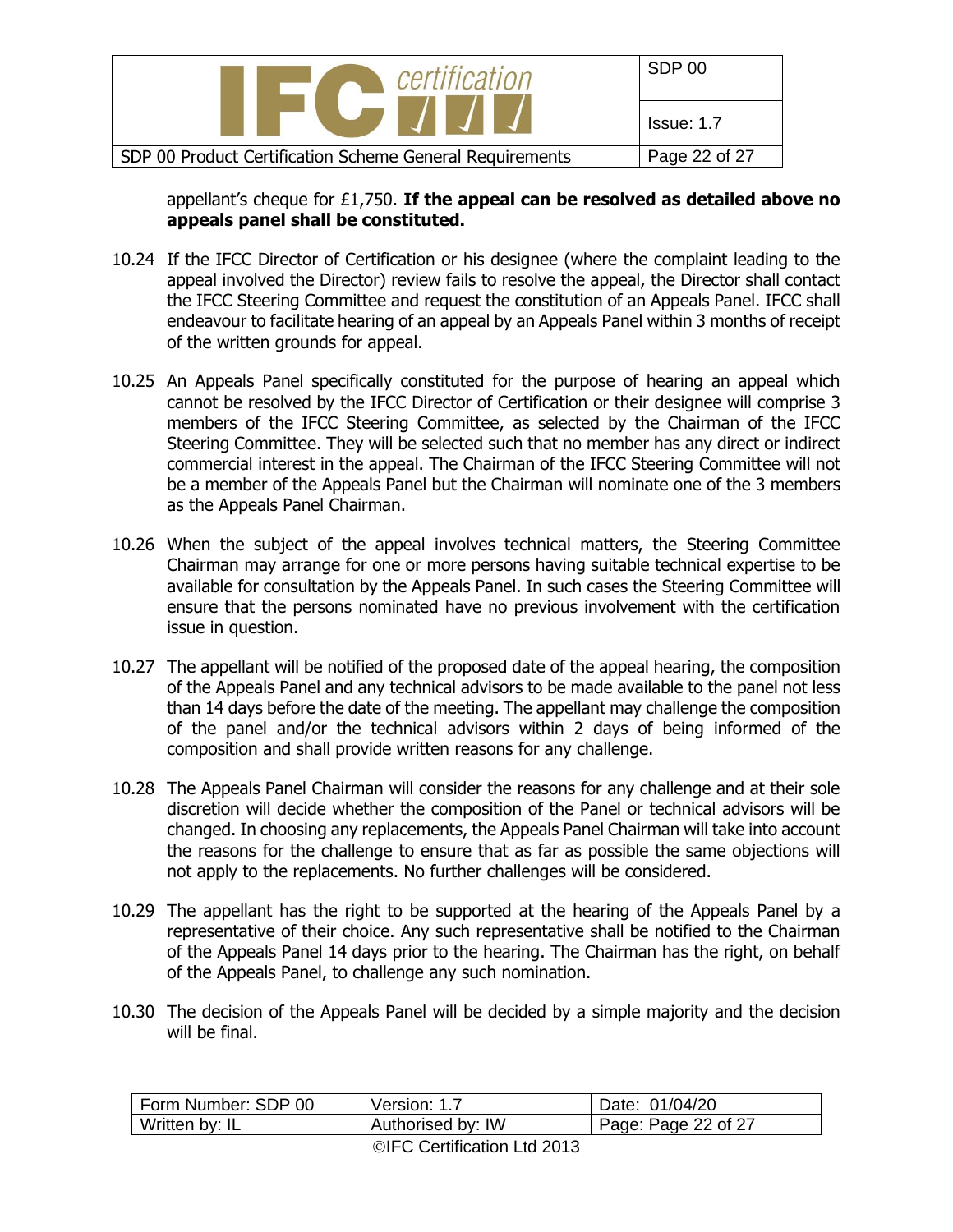| certification                                            | SDP 00            |
|----------------------------------------------------------|-------------------|
| $\blacksquare$                                           | <b>Issue: 1.7</b> |
| SDP 00 Product Certification Scheme General Requirements | Page 23 of 27     |

- 10.31 The IFCC Director of Certification will be responsible for arranging the timing and location of the appeal hearing by the Appeals Panel which will be advised to the appellant at least 7 days in advance.
- 10.32 The original decision will remain in force pending the meeting of the Appeal Panel at which the appellant, the IFCC Director of Certification and any other relevant member of IFCC will be entitled to be heard in confidence.
- 10.33 The IFCC Director of Certification, IFCC Schemes Manager or any other person nominated by the Appeals Panel will be responsible for implementing the decision of the Panel.
- 10.34 The Chairman of the Appeals Panel will ensure that the appropriate action is correctly implemented.
- 10.35 All correspondence related to the Appeals Procedure must be sent "Recorded Delivery".

# **Confidentiality**

10.36 IFCC will not disclose to any third party any information about a company, their products or their activities gained as a result of carrying out certification of the company's products which may be considered confidential, without the company's consent. This restriction will not apply to information required by bona fide accreditation bodies such as UKAS in pursuance of accreditation of the scheme, provided that such information is given to such bodies on a confidential basis. Restrictions will not apply to information which is agreed by both IFCC and the company to be in the public domain and which will in such circumstance be available on request to any interested party.

# **Other Issues**

- 10.37 A certificated company (one with IFCC certificated products) shall indemnify IFCC against any financial losses that IFCC may incur as a result of the certificated company's failure to comply with these scheme requirements. IFCC will maintain insurance cover against liability claims made against it and which may arise from operation of the scheme. The level of cover will be determined by IFCC to be reasonable in respect of its potential liabilities bearing in mind those prevailing within the certification industry in general and proportional to the fee charged for "membership" of the scheme.
- 10.38 The interpretation of these requirements and the terms of the insurance cover will be governed and construed in accordance with English Law and in the event of any dispute parties shall submit to the jurisdiction of the English Courts.

| Form Number: SDP 00 | Version: 1.7                         | Date: 01/04/20              |
|---------------------|--------------------------------------|-----------------------------|
| Written by: IL      | Authorised by: IW                    | $\vert$ Page: Page 23 of 27 |
|                     | $\bigcirc$ IFO Continuation Ltd 2012 |                             |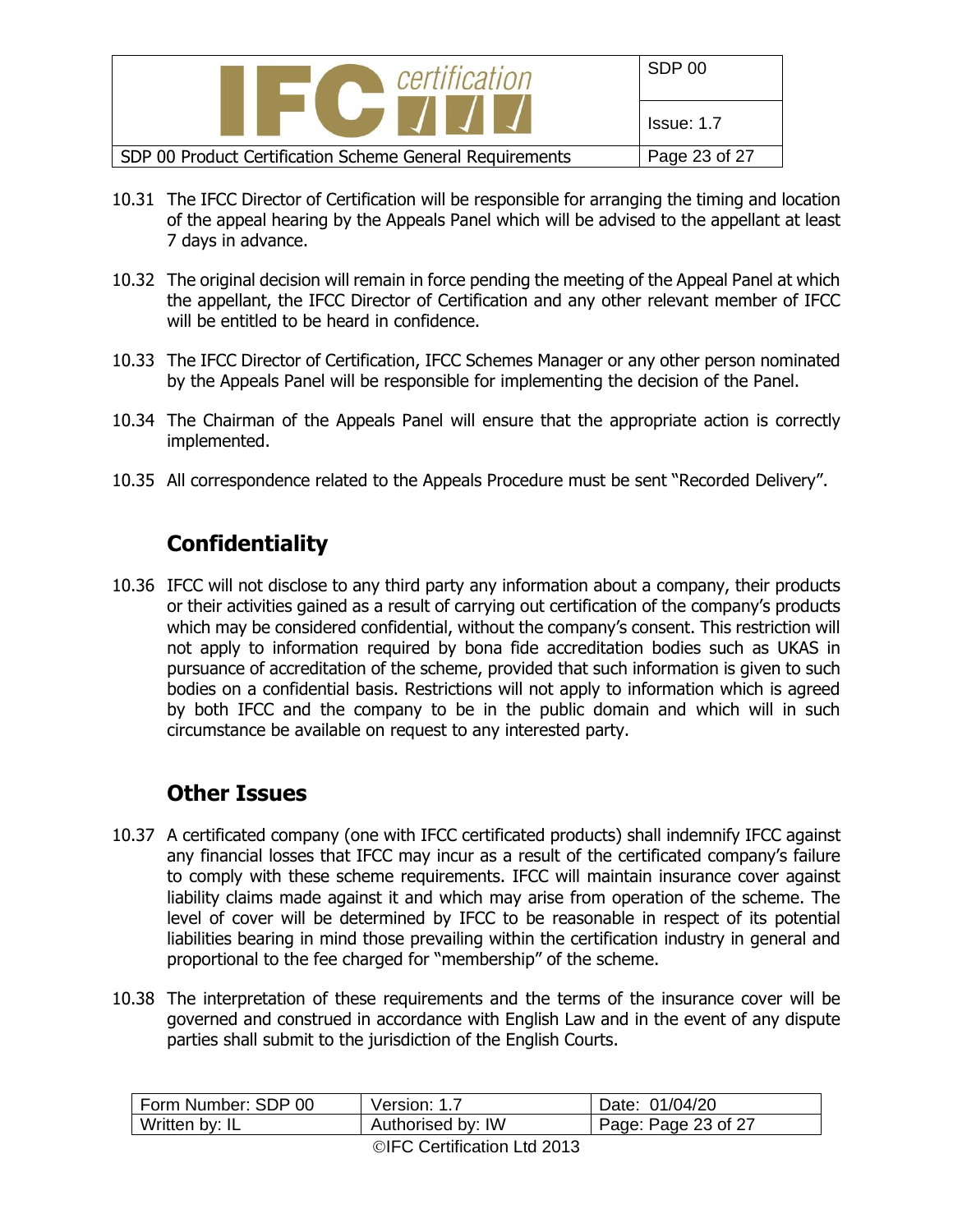| certification                                            | SDP 00            |
|----------------------------------------------------------|-------------------|
|                                                          | <b>Issue: 1.7</b> |
| SDP 00 Product Certification Scheme General Requirements | Page 24 of 27     |

- 10.39 Certificated companies (those with IFCC certificated products) shall comply with the scheme requirements currently in force. These requirements may be revised from time to time at the discretion of IFCC. Such revisions will be notified in writing to certificated companies with dates for implementation of the revisions.
- 10.40 Copyright of this document is held by IFCC. No part of this document may be reproduced in any form without the prior permission of IFCC in writing. Permission for applicants and certificated company companies to copy this document for internal use is automatically given upon receipt of application for certification. Such copies are uncontrolled and it is the responsibility of the applicant or certificated company to ensure that this status is correctly identified on each copy.

| Form Number: SDP 00 | Version: 1.7                                                                                                                                                                                                                                                                                                                                                                      | Date: 01/04/20              |
|---------------------|-----------------------------------------------------------------------------------------------------------------------------------------------------------------------------------------------------------------------------------------------------------------------------------------------------------------------------------------------------------------------------------|-----------------------------|
| Written by: IL      | Authorised by: IW                                                                                                                                                                                                                                                                                                                                                                 | $\vert$ Page: Page 24 of 27 |
|                     | $\bigcap$ $\bigcap$ $\bigcap$ $\bigcap$ $\bigcap$ $\bigcap$ $\bigcap$ $\bigcap$ $\bigcap$ $\bigcap$ $\bigcap$ $\bigcap$ $\bigcap$ $\bigcap$ $\bigcap$ $\bigcap$ $\bigcap$ $\bigcap$ $\bigcap$ $\bigcap$ $\bigcap$ $\bigcap$ $\bigcap$ $\bigcap$ $\bigcap$ $\bigcap$ $\bigcap$ $\bigcap$ $\bigcap$ $\bigcap$ $\bigcap$ $\bigcap$ $\bigcap$ $\bigcap$ $\bigcap$ $\bigcap$ $\bigcap$ |                             |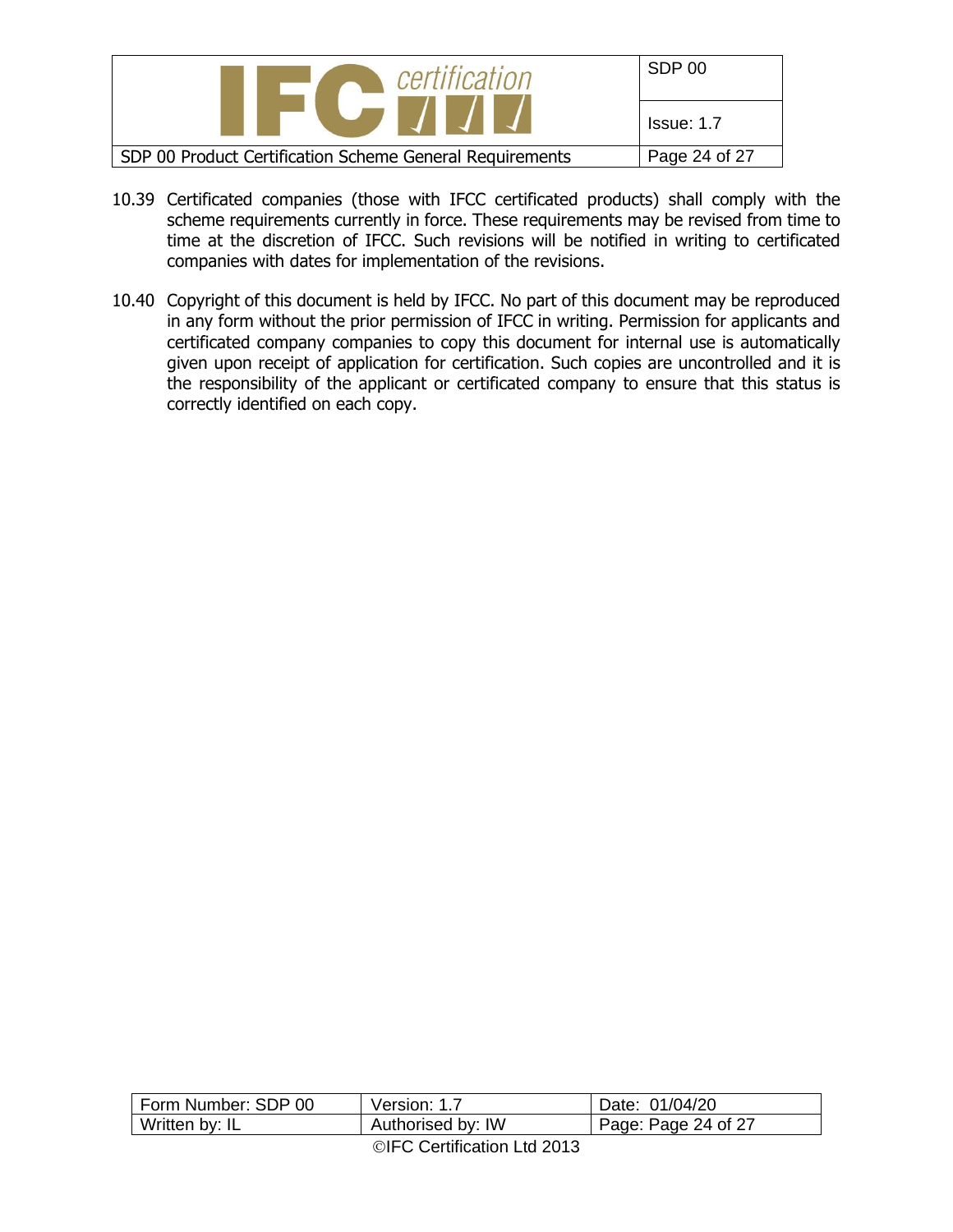

# **APPENDIX 1**

# **CONDITIONS FOR THE USE OF THE IFC CERTIFICATION MARK**

Certificated Company XXXX

- 1.1 The IFCC Scheme certification mark ('the mark') is a registered certification mark and may be used by certificated companies (those with IFCC certificated products).
- 1.2 The mark shall only be used in its entirety and without amendment.
- 1.3 The mark shall only be used in relation to those services that are within the scope of certification granted by IFCC. The mark shall not be used in such a way that it implies certification of services or activities for which certification has not been awarded. The mark shall not be used in conjunction with any non-related activities, only those within the scope of certification.
- 1.4 The mark, when used in association with the National Accreditation Mark (the UKAS mark), may be used by certificated companies on their trade literature, on their letterheads and on any of their display or promotional material. A certificated company shall submit their proposals for use and depiction of the mark to IFCC for approval before.
- 1.5 The IFCC mark may also be used on vehicles, buildings and flags but NOT in association with the UKAS mark.
- 1.6 The mark, when used without the National Accreditation Mark (the UKAS mark), shall always be used in conjunction with the company's certification number placed centrally under the mark in the format given above.
- 1.7 No company may use or depict the National Accreditation Mark (the UKAS mark) on any trade literature, on their letterheads and on any of their display or promotional material unless it is combined with the IFCC mark.
- 1.8 The mark shall be used at any size considered appropriate for the application and shall only be used to show the company has products which are certificated by IFCC. The relative proportions shall always be retained.

| Form Number: SDP 00 | Version: 1.7      | Date: 01/04/20              |
|---------------------|-------------------|-----------------------------|
| Written by: IL      | Authorised by: IW | $\vert$ Page: Page 25 of 27 |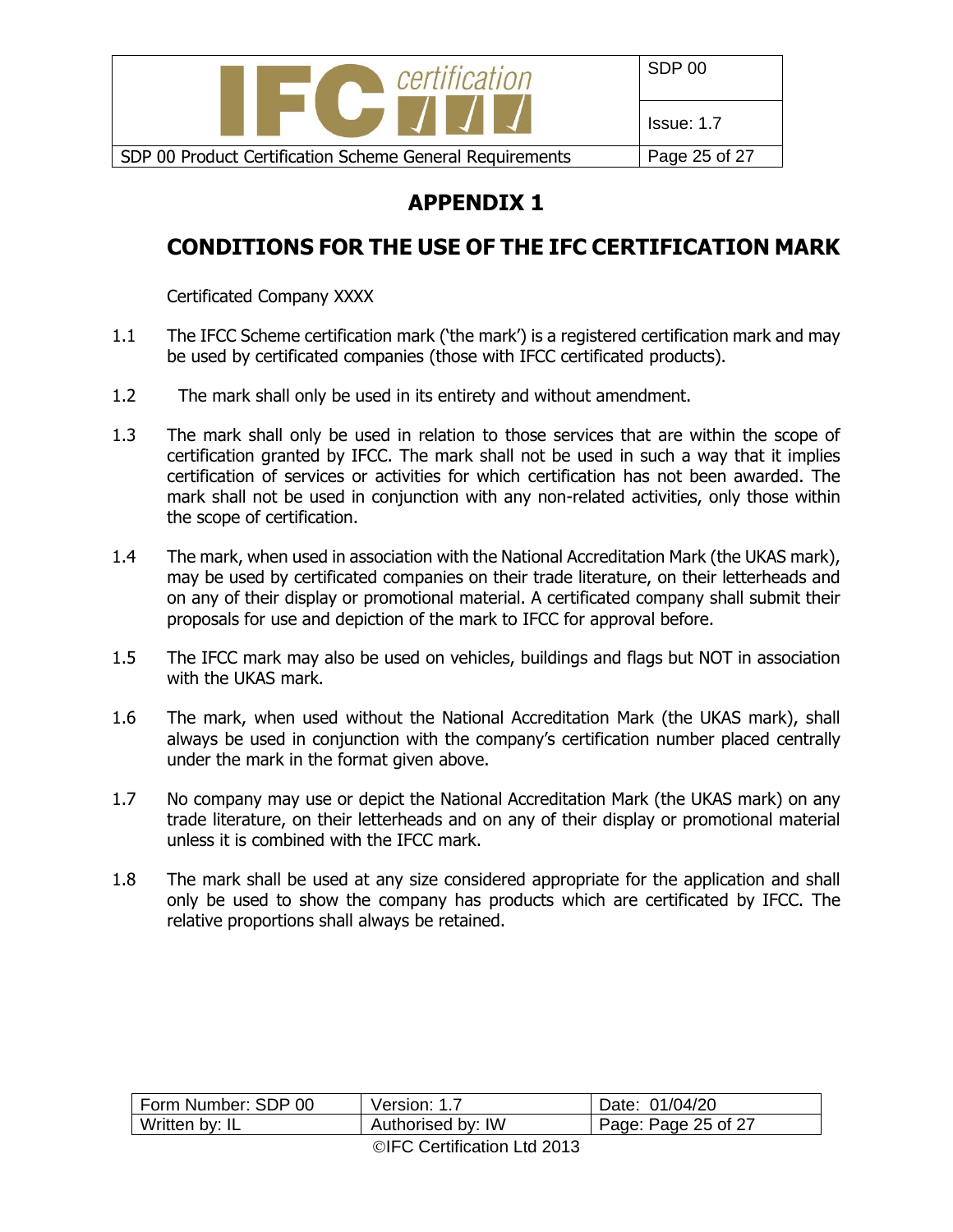| certification                                            | SDP 00            |
|----------------------------------------------------------|-------------------|
| $\blacksquare$                                           | <b>Issue: 1.7</b> |
| SDP 00 Product Certification Scheme General Requirements | Page 26 of 27     |

- 1.9 If the mark is used in association with the National Accreditation Mark (the UKAS mark) on stationery not larger than A4, the maximum height shall be 30mm and the minimum 20mm. However in some circumstances, which are usually dictated by reason of space, the marks may be reduced in size provided they remain clearly legible. Full details of the use of the National Accreditation Mark (the UKAS mark) can be found in the document titled "The national accreditation logo and symbols: conditions for use by UKAS and UKAS accredited organisations", available here: [https://www.gov.uk/government/publications/national](https://www.gov.uk/government/publications/national-accreditation-logo-and-symbols-conditions-for-use)[accreditation-logo-and-symbols-conditions-for-use](https://www.gov.uk/government/publications/national-accreditation-logo-and-symbols-conditions-for-use)
- 1.10 The mark shall be printed in the colours as the high resolution image provided by IFCC. Alternatively the mark may be produced in black.
- 1.11 The company shall, at the request of IFCC, cease to use the mark if IFCC deem the application inappropriate.
- 1.12 A company shall, upon suspension of certification, immediately discontinue the issue of documents that display the mark or contain any reference to the IFCC Product Certification Scheme certification.
- 1.13 A company shall, upon termination of certification, immediately cease distribution of all items on which the mark is displayed and shall remove it from any other form of display or promotional application.
- 1.14 Scheme certificates issued within the scope of UKAS accreditation will carry a combined IFCC Scheme (Company) and National Accreditation Mark (the UKAS mark).
- 1.15 It is a condition of use that the mark shall not be used in any printed advertisements or printed publicity matter directed primarily to the market in the United Kingdom and in the Isle of Man or in retail point of sale display cards distributed by the Registered Proprietor for use within the United Kingdom and in the Isle of Man without indicating that it is a certification mark.
- 1.16 Failure to comply with these requirements for the mark may result in withdrawal of certification and legal action under appropriate legislation.

| Form Number: SDP 00 | Version: 1.7      | Date: 01/04/20              |
|---------------------|-------------------|-----------------------------|
| Written by: IL      | Authorised by: IW | $\vert$ Page: Page 26 of 27 |